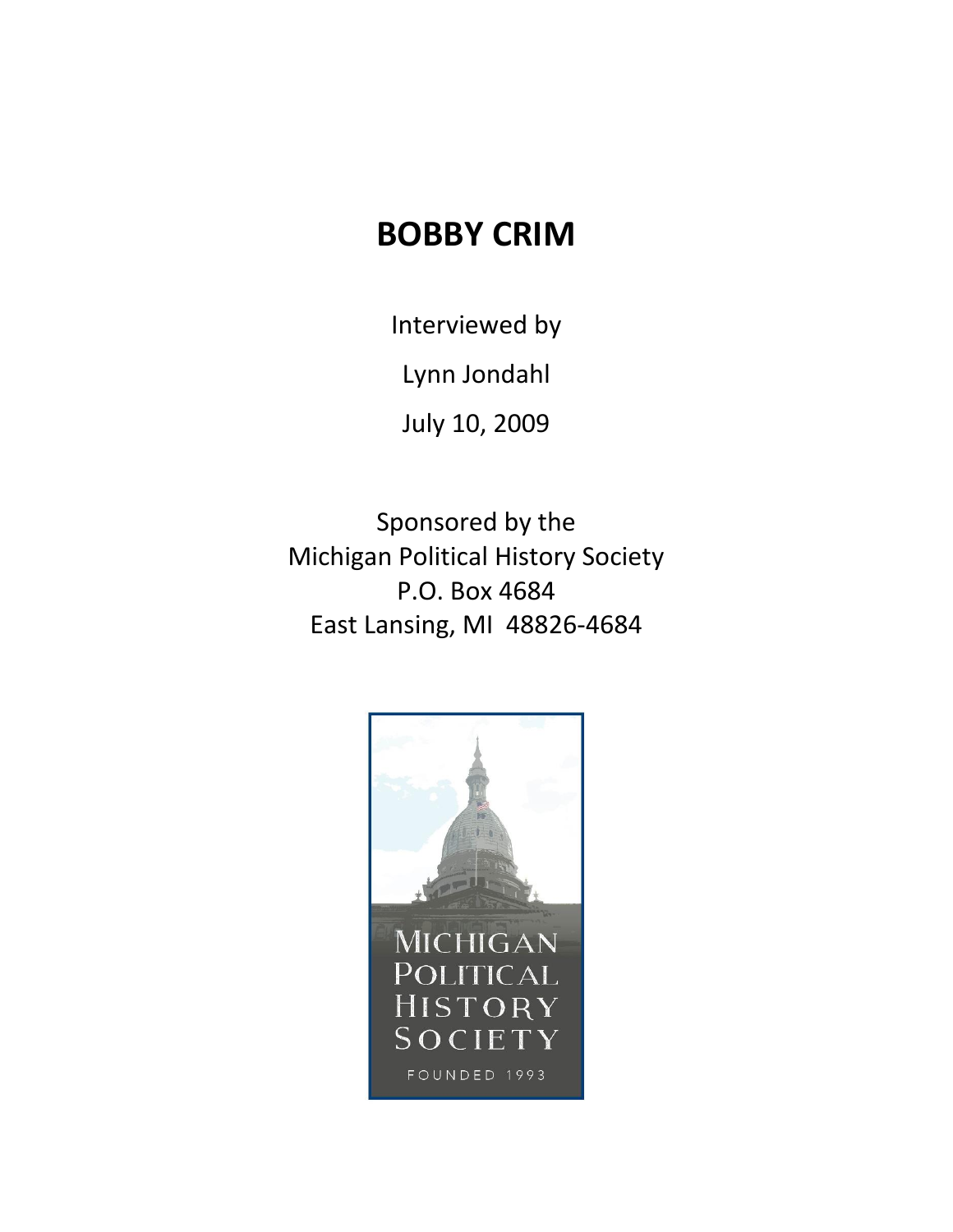|                    | This interview is part of the James Jay Blanchard Living Library of Michigan<br>political history.                                                                                                                                                                                                                                                                                                                                                                                                                                      |
|--------------------|-----------------------------------------------------------------------------------------------------------------------------------------------------------------------------------------------------------------------------------------------------------------------------------------------------------------------------------------------------------------------------------------------------------------------------------------------------------------------------------------------------------------------------------------|
| Lynn Jondahl:      | Hi, I'm Lynn Jondahl. Today I'm having a conversation with the honorable Bobby<br>Crim. Bobby is former speaker of the Michigan House of Representatives, active<br>in the Genesee County Community Flint area, which he represented. We want<br>to talk to Bobby about his perspective on Michigan politics, during this period of<br>time in which he's been active. Good to talk with you Bobby.                                                                                                                                     |
| <b>Bobby Crim:</b> | Good to be here, Lynn, Thank you.                                                                                                                                                                                                                                                                                                                                                                                                                                                                                                       |
| Lynn Jondahl:      | If we haven't conned you into being here today, talking here, what would be a<br>typical July day for Bobby Crim in 2008?                                                                                                                                                                                                                                                                                                                                                                                                               |
| <b>Bobby Crim:</b> | Well, I'd be out running about six, seven or eight miles because I still do a lot of<br>running. I still do a lot of road races as well. And I'd probably be contacting<br>playmakers because I'm working with them on a race in September for special<br>Olympics to help fund Special Olympics in Ingham and Eaton County, it's area<br>eight of Special Olympics.                                                                                                                                                                    |
| Lynn Jondahl:      | So this is an expansion of the Crim roadway.                                                                                                                                                                                                                                                                                                                                                                                                                                                                                            |
| <b>Bobby Crim:</b> | Well, wherever I'm at, I work with Special Olympics. When I'm in Florida, I help<br>with the Polk County Special Olympics. Here this is the Eaton county one, area<br>eight, I helped them because that's a fundraiser. The September 21st autumn<br>classic is a fundraiser for this area. And then many days I'll drive up to Flint<br>because the Crim road race that's coming up and the Crim fitness foundation. So<br>I managed to keep pretty busy all the time now. Special Olympics has always<br>been a special thing for me. |
| Lynn Jondahl:      | Are you reading anything?                                                                                                                                                                                                                                                                                                                                                                                                                                                                                                               |
| <b>Bobby Crim:</b> | I'm reading a lot of things as a matter of fact. I have the opportunity to go back<br>and read Hemingway again, read Mark Twain again. I read most of the books by<br>Jimmy Carter. I've read the Soapy Williams book. I've read the book by Dempsey<br>on governor Milliken. I got a book on all the presidents and their backgrounds<br>now it's about 2000 pages that I'm starting. So I've got an opportunity now to do<br>a lot of reading that I didn't have before.                                                              |
| Lynn Jondahl:      | A lot of biography.                                                                                                                                                                                                                                                                                                                                                                                                                                                                                                                     |
| <b>Bobby Crim:</b> | yeah, a lot of biographies.                                                                                                                                                                                                                                                                                                                                                                                                                                                                                                             |
| Lynn Jondahl:      | Yeah, but a lot of political biographies, it sounds.                                                                                                                                                                                                                                                                                                                                                                                                                                                                                    |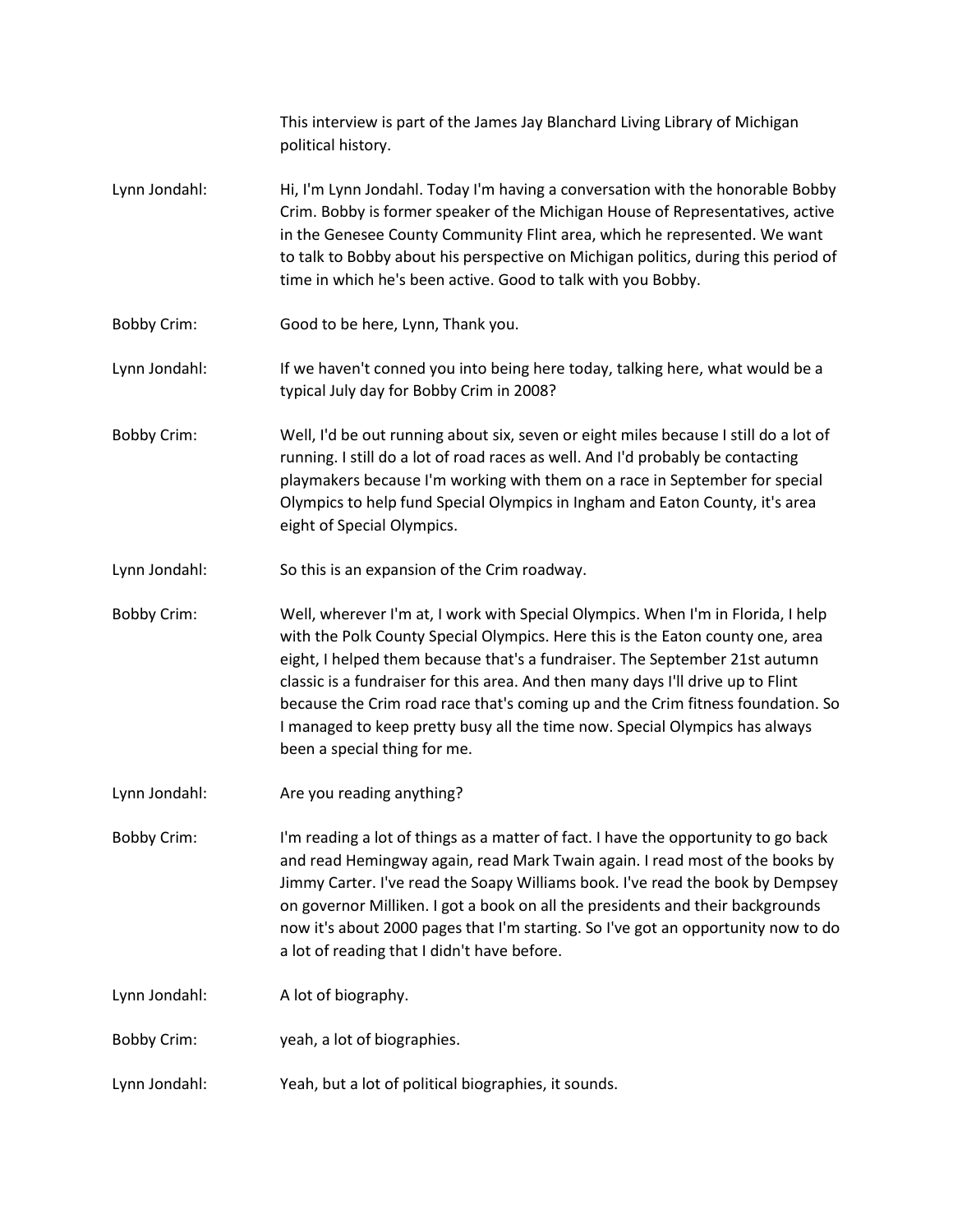| <b>Bobby Crim:</b> | Yeah, because that's my interest and I love to go back in and find out things<br>about people that I didn't know about. Harry Truman, I've read everything of<br>course that's ever been written about him or by him because I'm originally from<br>Missouri, graduated from high school there and got to meet Harry Truman on<br>several occasions. As a matter of fact, that's one of the things first started me<br>being interested in politics. I met him and became in 1948 when I was just<br>beginning my senior year in high school, a young Truman Dem, and he came and<br>talked to us and I actually saw him make a stump speech in a corner of a cotton<br>field, when he was running in 1948. |
|--------------------|-------------------------------------------------------------------------------------------------------------------------------------------------------------------------------------------------------------------------------------------------------------------------------------------------------------------------------------------------------------------------------------------------------------------------------------------------------------------------------------------------------------------------------------------------------------------------------------------------------------------------------------------------------------------------------------------------------------|
| Lynn Jondahl:      | Talk about that, your initial interest in politics. You were born and raised<br>through high school in Missouri?                                                                                                                                                                                                                                                                                                                                                                                                                                                                                                                                                                                            |
| <b>Bobby Crim:</b> | Yes, yes, I was born and raised there in the southeastern corner, it's called boot<br>heel, Missouri because it drops down into Arkansas and Tennessee. It's only<br>about 90 miles north of Memphis actually. But this was farm country and I grew<br>up on a farm and Harry used to come down with the farmers and Harry was a<br>World War II veteran and he belonged to the American Legion and there was a<br>fair each year down in that area.                                                                                                                                                                                                                                                        |
| Lynn Jondahl:      | He was in the US Senate?                                                                                                                                                                                                                                                                                                                                                                                                                                                                                                                                                                                                                                                                                    |
| <b>Bobby Crim:</b> | He was in the US Senate at the time. Yes. He was a US senator at the time and<br>he used to come down to that fair and go to the American Legion and play<br>poker with his buddies and drink bourbon and branch water and so forth. So<br>Harry was quite a figure and the people in southern Missouri really loved him<br>and voted for him overwhelmingly and up in Kansas City area. The sailors,<br>pollsters patch used to beat him up a lot. He used to lose in the Saint Louis area,<br>but he came down what he called the cornbread and buttermilk route down in<br>southern Missouri and the southern farmers down there loved him. So we got<br>to see him a lot.                               |
| Lynn Jondahl:      | Do you think he was an influence, a significant one for you personally in terms<br>of liking what you saw in the political life?                                                                                                                                                                                                                                                                                                                                                                                                                                                                                                                                                                            |
| <b>Bobby Crim:</b> | Yeah, I think he was a unique person. You know, he was one of those people<br>kind of like Bill Ryan who never had a college education, but was extremely<br>bright and well read.                                                                                                                                                                                                                                                                                                                                                                                                                                                                                                                          |
| Lynn Jondahl:      | Bill Ryan who was Speaker of the House.                                                                                                                                                                                                                                                                                                                                                                                                                                                                                                                                                                                                                                                                     |
| <b>Bobby Crim:</b> | Speaker of the house in Michigan. We'll talk about him a little later. I was<br>impressed with him. Initially I think that's what got me interested in politics.<br>There were other things later on that, that peaked it as well.                                                                                                                                                                                                                                                                                                                                                                                                                                                                          |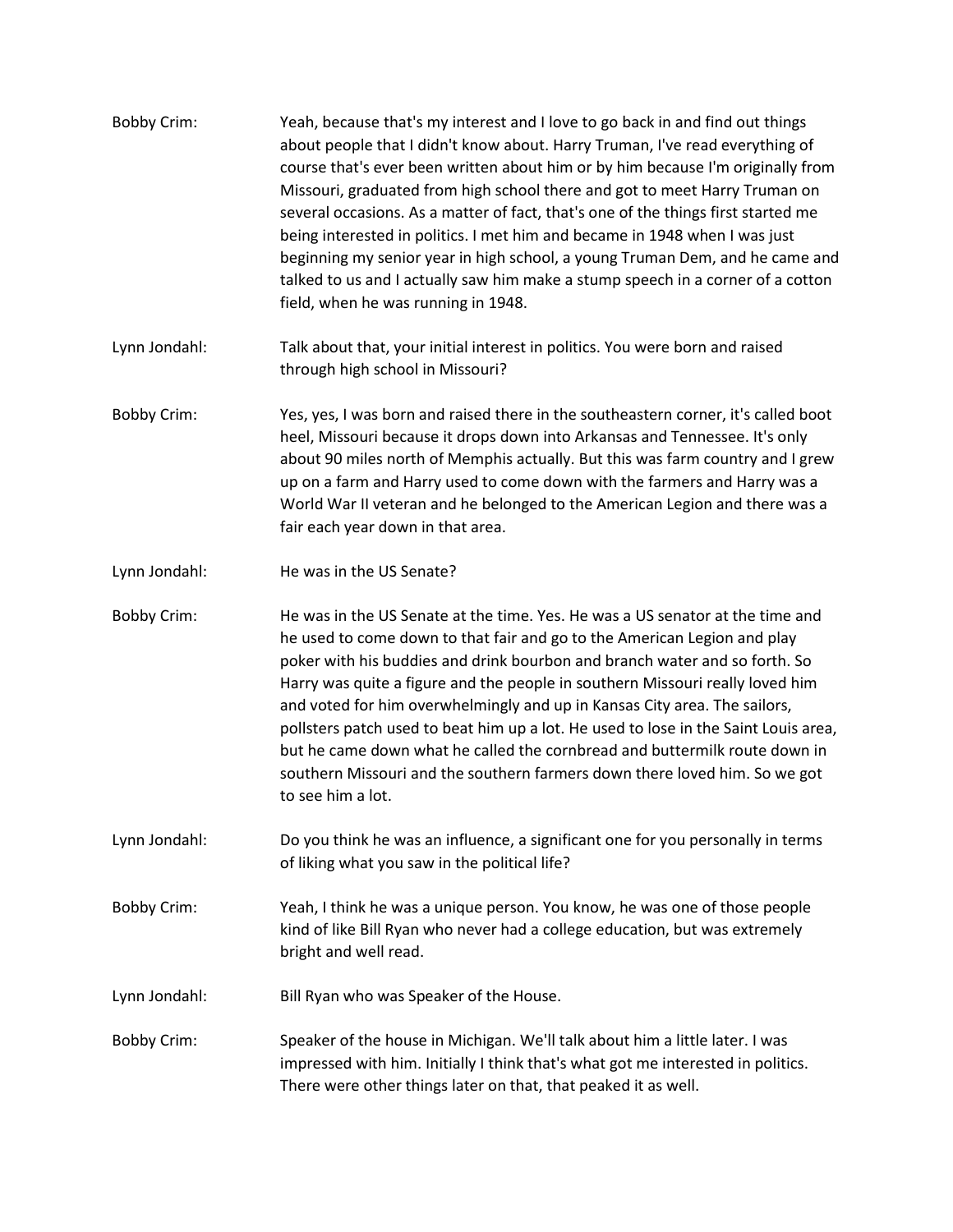| Lynn Jondahl:      | How about your family? Was that unusual for you to have that interest?                                                                                                                                                                                                                                                                                                                                                                                            |
|--------------------|-------------------------------------------------------------------------------------------------------------------------------------------------------------------------------------------------------------------------------------------------------------------------------------------------------------------------------------------------------------------------------------------------------------------------------------------------------------------|
| <b>Bobby Crim:</b> | Yes, because I grew up in a family, I never knew my father. The male in the<br>home was the grandfather who could neither read nor write. He could draw his<br>name. That's the best he could do. Nobody had an education above the eighth<br>grade until my sister and I graduated from high school. So my interest in politics,<br>of course everybody was interested in politics down there, but my depth of<br>interest in politics was unusual in my family. |
| Lynn Jondahl:      | So what did you do when you finished high school?                                                                                                                                                                                                                                                                                                                                                                                                                 |
| <b>Bobby Crim:</b> | Well, I decided just to run around the country and I worked at several jobs, a<br>meat packing job in Albert Lee, Minnesota at Wilson, worked at a canning plant<br>in Illinois, I worked at Caterpillar tractor. I came to Flint and started working in a<br>Buick plant in June of 1950.                                                                                                                                                                        |
| Lynn Jondahl:      | 1950. Do you remember what brought you specifically to Flint? Was it just,<br>Buick was hiring?                                                                                                                                                                                                                                                                                                                                                                   |
| <b>Bobby Crim:</b> | I hadn't been to Flint and I had an uncle here and he said, hey, great jobs here<br>better than you're getting paid at Peoria, at the caterpillar plants. So, I'm 18<br>years old, and I decided I'm coming to Flint.                                                                                                                                                                                                                                             |
| Lynn Jondahl:      | 1950.                                                                                                                                                                                                                                                                                                                                                                                                                                                             |
| <b>Bobby Crim:</b> | 1950. So I came to Flint immediately, got a job at Buick. Of course I was only<br>here a few months in the Korean War broke out and I went into the navy at that<br>time and spend four years in service and came out and came back to Flint at<br>that point.                                                                                                                                                                                                    |
| Lynn Jondahl:      | So you went from high school? That was two years after high school you came<br>to Flint.                                                                                                                                                                                                                                                                                                                                                                          |
| <b>Bobby Crim:</b> | Well actually it's a year, a year and a half. I graduated in '49.                                                                                                                                                                                                                                                                                                                                                                                                 |
| Lynn Jondahl:      | '49, okay, then into the navy, back to Flint which you identified as home at that<br>point.                                                                                                                                                                                                                                                                                                                                                                       |
| <b>Bobby Crim:</b> | At that point it became that because I had a job waiting for me and I intended to<br>go to college and use the GI Bill.                                                                                                                                                                                                                                                                                                                                           |
| Lynn Jondahl:      | You had a job waiting for you, at Buick?                                                                                                                                                                                                                                                                                                                                                                                                                          |
| <b>Bobby Crim:</b> | My seniority went on, all through the four years I was in service, my seniority<br>went on. And when I got back, I worked for several months before starting to                                                                                                                                                                                                                                                                                                   |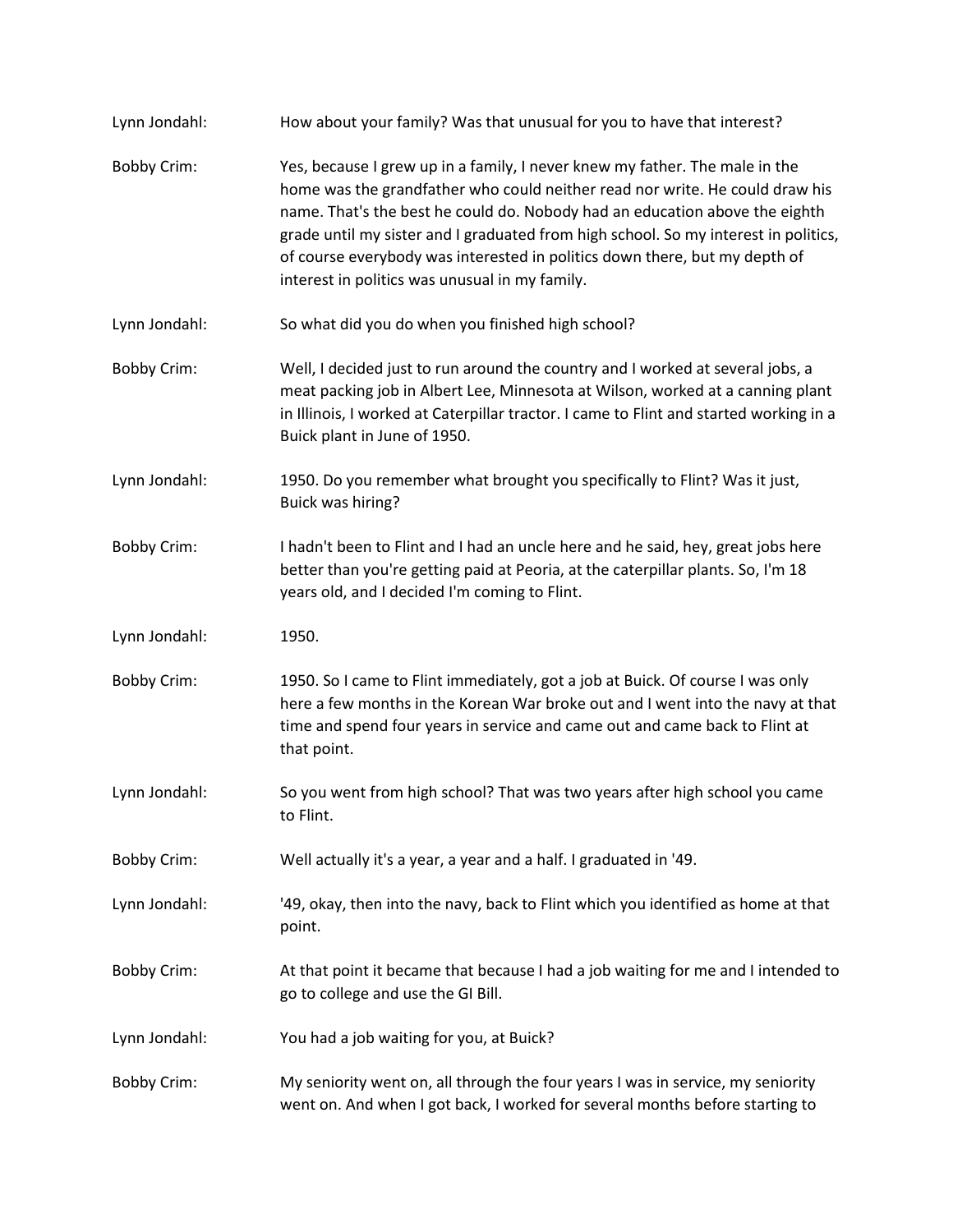college, using my GI bill to go to college. Nice thing was CS Mott had put in a great community college and then a branch of the University of Michigan was there.

Lynn Jondahl: So that started as a community college that Mott granted money for.

Bobby Crim: He granted money for the Mott community college and then about 129 million to help establish the third and fourth year, which was a branch of the University of Michigan, a satellite of the University of Michigan. So I was able to get my four-year degree there while working part time and the like.

- Lynn Jondahl: Did you do it in four years?
- Bobby Crim: Took me four and a half.

Lynn Jondahl: And you worked at Buick all that time?

Bobby Crim: No, I did not work at Buick all that time. I worked at associated trucking, I worked as a bartender, whatever job was available in the summertime. I basically worked at associated trucking, which had a good job. I got in a lot of hours and so was able to bring in pretty good revenue during that time.

Lynn Jondahl: You said if you weren't here today, you'd be running six miles or so, were you running then?

Bobby Crim: No, I wasn't. I didn't really start back running until about 1968, '69 and I weighed about 40 pounds more than I weigh now.

Lynn Jondahl: Ah, okay. Is that why you started running?

Bobby Crim: That's one of the reasons I started running. I looked at myself and I said, Hey, you know, this is not you. So I decided to lose some weight and one of my secretary says about time. So I said, well, I'm going to, and it took me about six or eight months. I got it off and started running, and then not too long after that, started running road races and I've run around 850 to 900 races since then.

- Lynn Jondahl: So you're finishing up with a degree in what?
- Bobby Crim: Education and minor in political science.

Lynn Jondahl: So you've got a teaching credential?

Bobby Crim: Got a teaching credential and started working in Davison, Michigan, teaching social studies and government there. This is what really got me back into politics again and got my interest back in politics again. Of course, JFK, I think 1960, I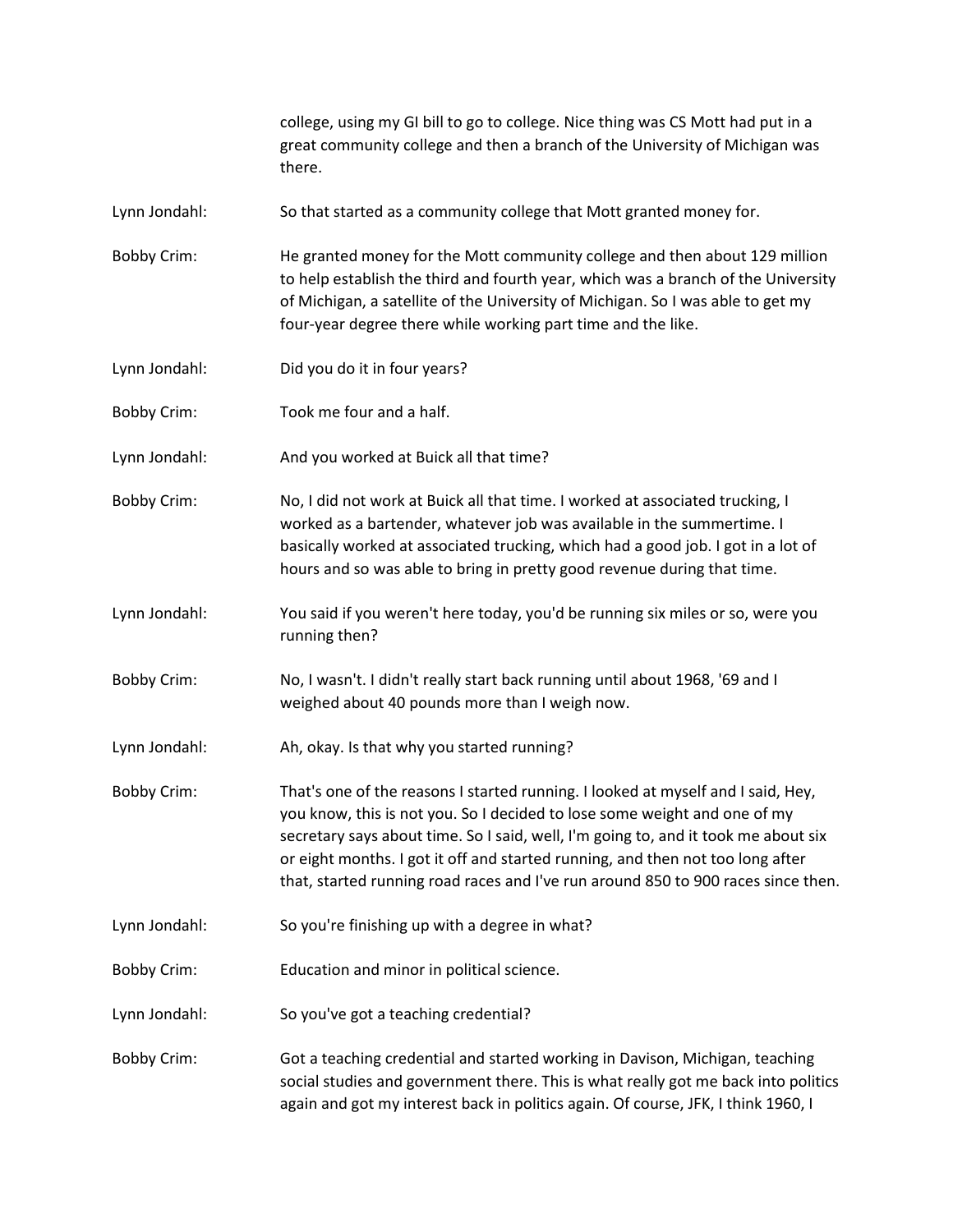think it was a sort of a peak for all of us and and got us interested, but I was teaching, I'd take my classes down to the local council meetings. I had only been there a couple of years when one of the commissioners had a heart attack and came to me and says, I'm not going to run. Why don't you run? And I said, well, I want to live here a couple of years. So he said, I'll get your petition signed for you.

- Bobby Crim: A little sidelight to this, he was the father of John Sinclair. John Sinclair of note who went to jail because he had two or three marijuana cigarettes. He was very, very conservative. John Sinclair senior was unlike a junior and I taught next door to Elsie Sinclair who was the mother of John Sinclair. But anyway, I went door to door and there was I think four or five people running for two seats and nobody had really carried on a door to door campaign before. So even though I'd only lived there a couple of years, I did have a council man supporting me and I went door to door and I got more votes than the other three or four combined. So that started my career again and my interest again in politics.
- Lynn Jondahl: This was on the Flint council?
- Bobby Crim: This was on the Davison city council, Davison city council in 1961.
- Lynn Jondahl: How long did you serve there?
- Bobby Crim: I served there and after a couple of years teaching in Davidson, I went to Flint because I got a raise with about \$6,000 to go to Flint where I was the only teacher in the system teaching hall government. Then came the constitutional convention total reapportionment one man, one vote, and there was a district there that was normally Republican, but if you recall in 1964 was a great year for Democrats. So I put my name in the hat and won the primary and then went on to win the general in 1964.
- Lynn Jondahl: All right. '64, you had been teaching then in the Flint district?
- Bobby Crim: I was teaching in the Flint district at the time.
- Lynn Jondahl: Right, and you had sat on but then had to leave the Davidson Council when you moved to Flint?
- Bobby Crim: I was still on the Davison council and I resigned from the council of course when I won the election and Dale Kildee who was another teacher in the city of Flint, he and I won at the same time and went into the legislature in January of '65. Interesting thing about it, this was the first one man, one vote legislature, 1965. 55 of us were freshmen legislators. 55.
- Lynn Jondahl: Out of one hundred ten.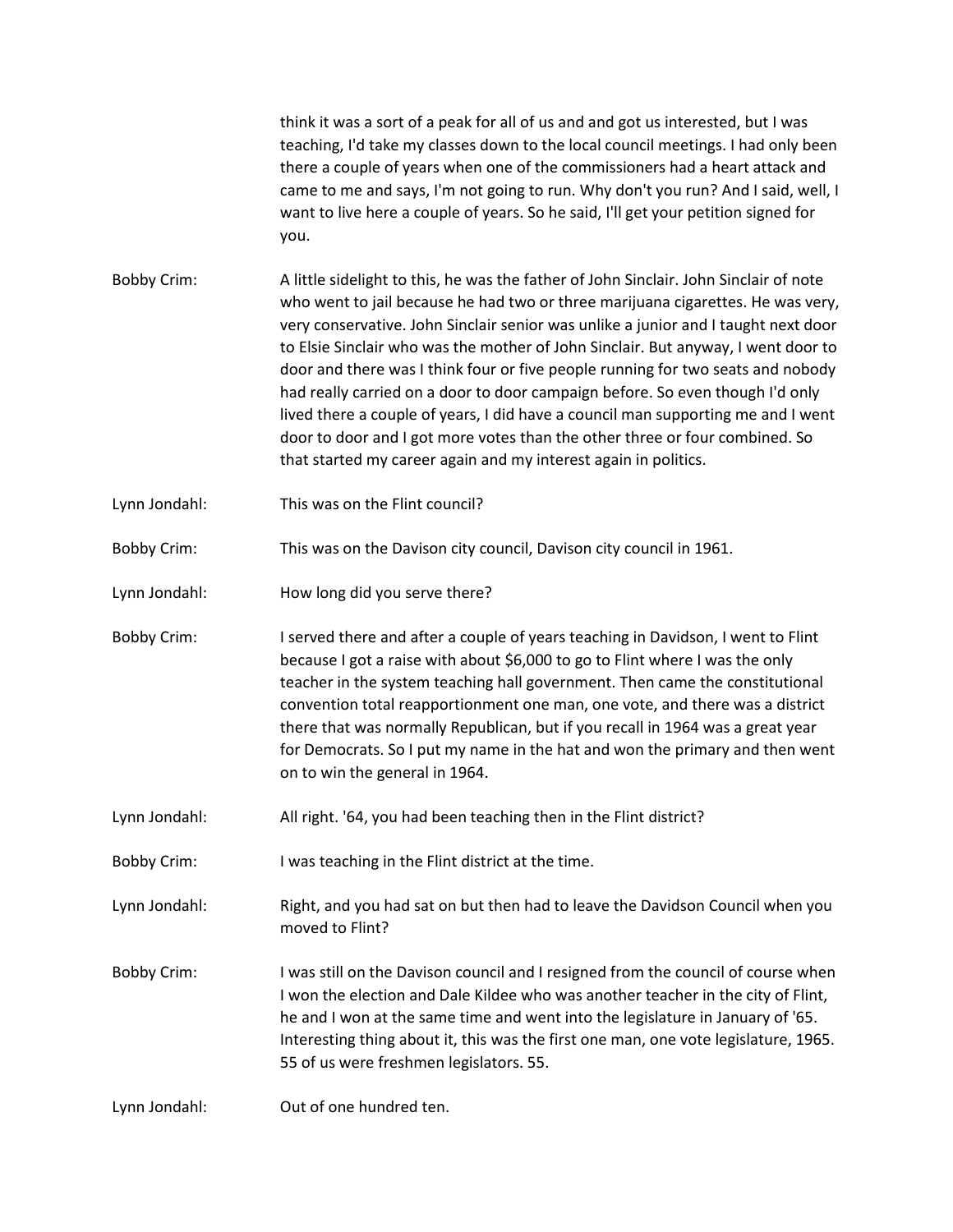| <b>Bobby Crim:</b> | Out of a hundred ten. One half was freshmen legislators. The press got all hyped<br>up and said oh well, maybe the freshmen will take over, the 55 freshmen, both<br>Democrats and Republicans will get together and elect their own leadership and<br>all that stuff. They tried to get this thing going. Of course, that never happened.<br>But it was an interesting thing. 55 people, first time in the legislature and the<br>legislature was different then than now. You had no staff at all hardly, no<br>telephones. It was four or five telephone booths back in the room back there,<br>which is now the Thatcher Room. And if you've got a telephone call, they'd call<br>you and then plugged you in, you went back and took your telephone call there. |
|--------------------|----------------------------------------------------------------------------------------------------------------------------------------------------------------------------------------------------------------------------------------------------------------------------------------------------------------------------------------------------------------------------------------------------------------------------------------------------------------------------------------------------------------------------------------------------------------------------------------------------------------------------------------------------------------------------------------------------------------------------------------------------------------------|
| <b>Bobby Crim:</b> | We had a secretary for about every six people that we shared, and you didn't<br>have much time with a secretary, especially if you had one guy that wanted to<br>monopolize it, like Dale Kildee.                                                                                                                                                                                                                                                                                                                                                                                                                                                                                                                                                                    |
| Lynn Jondahl:      | And I won't forget that.                                                                                                                                                                                                                                                                                                                                                                                                                                                                                                                                                                                                                                                                                                                                             |
| <b>Bobby Crim:</b> | But it was a great experience of course, Joe Kowalski, new speaker, first<br>democratic speaker in forever.                                                                                                                                                                                                                                                                                                                                                                                                                                                                                                                                                                                                                                                          |
| Lynn Jondahl:      | So that was '64.                                                                                                                                                                                                                                                                                                                                                                                                                                                                                                                                                                                                                                                                                                                                                     |
| <b>Bobby Crim:</b> | '65, '66 session.                                                                                                                                                                                                                                                                                                                                                                                                                                                                                                                                                                                                                                                                                                                                                    |
| Lynn Jondahl:      | So that was a democratic majority.                                                                                                                                                                                                                                                                                                                                                                                                                                                                                                                                                                                                                                                                                                                                   |
| <b>Bobby Crim:</b> | Oh, we had 73 members.                                                                                                                                                                                                                                                                                                                                                                                                                                                                                                                                                                                                                                                                                                                                               |
| Lynn Jondahl:      | Preceding year, how many?                                                                                                                                                                                                                                                                                                                                                                                                                                                                                                                                                                                                                                                                                                                                            |
| <b>Bobby Crim:</b> | 48, 50, maybe something like that.                                                                                                                                                                                                                                                                                                                                                                                                                                                                                                                                                                                                                                                                                                                                   |
| Lynn Jondahl:      | So it went from about 50 to 70.                                                                                                                                                                                                                                                                                                                                                                                                                                                                                                                                                                                                                                                                                                                                      |
| <b>Bobby Crim:</b> | Well the cows and the trees and the rocks were not voting anymore. Before that<br>you'd have in the upper peninsula or upper lower peninsula, you'd have maybe<br>5.000 to 8,000 in a district, maybe, and maybe less than that in the upper<br>peninsula. Down in the Detroit area, the urban areas, you would have 20,<br>25,000 in a district. Now, this all changed. And of course, that was a boom for<br>Democrats, because the urban area was now who's now getting involved and<br>was represented. So we had 73 members. Just one shy of the two thirds<br>majority needed as a matter of fact.                                                                                                                                                             |
| Lynn Jondahl:      | Where was Kowalski from?                                                                                                                                                                                                                                                                                                                                                                                                                                                                                                                                                                                                                                                                                                                                             |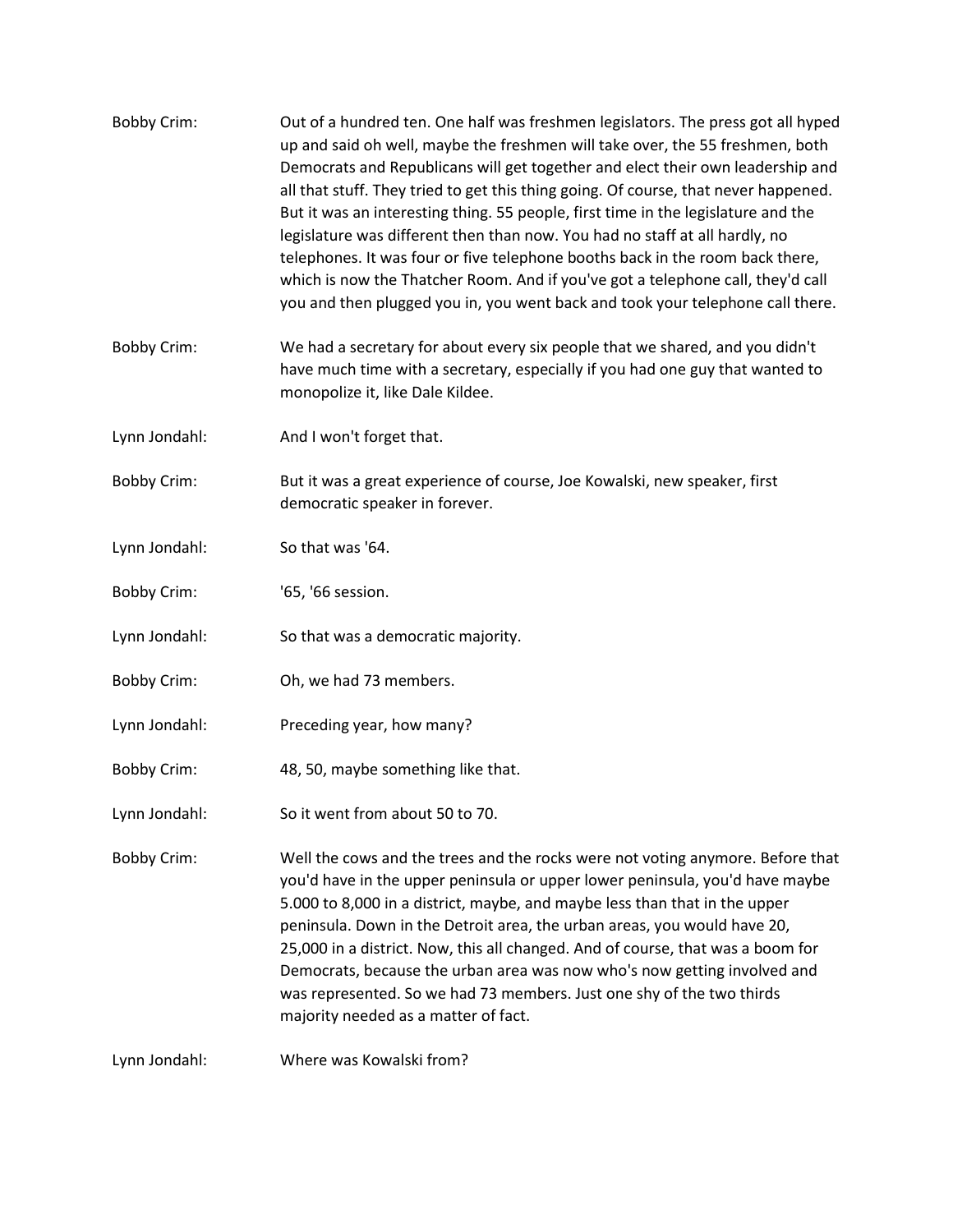- Bobby Crim: Kowalski was from the Detroit area, from the UAW. He was quite a guy. Loyalty was big with him and I always remember him for that. I always remember he had some kind of fungus and he always had to wear white socks. He'd always say, oh the old white socks. He called me and he says, "now Crim, He said, I know you're been a teacher. And he says, now, I've got a special thing for you and I expect you to appreciate it. You're going to be vice chairman of House Education Committee." And that was his way of saying, I'm going to do this for you, you better be loyal to me because he was big on loyalty. He had a lot of these sessions in his room at night up until 11 or 12 o'clock, whole court kind of thing. He was quite a guy, the old wine, Democrat and coming out of coming out of the UAW.
- Lynn Jondahl: He had been there prior to this, '64 election.

Bobby Crim: Oh yeah, yeah. He was minority leader, as a matter of fact, the year before.

- Lynn Jondahl: Did you spend that term working on education things? Was that where you spent your free time?
- Bobby Crim: A lot of it, a lot of it. This was the first time that we really begin to look at the rich districts were versus poor districts and the expenditure of educational funds.
- Lynn Jondahl: The gap.
- Bobby Crim: The gap between the two and we had to develop, what we did was we had a three tier formula to attack it because it needed to be attacked badly because you had districts that could levy one mil and raise as much as another district that had to raise eight or 10 mils to raise that much.
- Lynn Jondahl: Because the value of the property.
- Bobby Crim: It was that valuation district of property and everything. So it took us a long time and we fought hard on this because there was a lot of people that were getting hurt, the rich districts were getting hurt, the poor district for getting helped. We finally passed it and Clif Smart, a Republican who later became minority leader was very instrumental in getting that done as well. And we really did a lot of things on worker's comp, unemployment comp, that was years and years behind, in that 65 and 66. I was also chief sponsor of the auxiliary services bill, which said that church schools and private schools would get help in busing, get help in school guard crossings, immunization and things of this nature. It was a very, very active two years because the legislature in our viewpoint was years and years behind.

Lynn Jondahl: When you say in our viewpoint, you're talking about a democratic majority?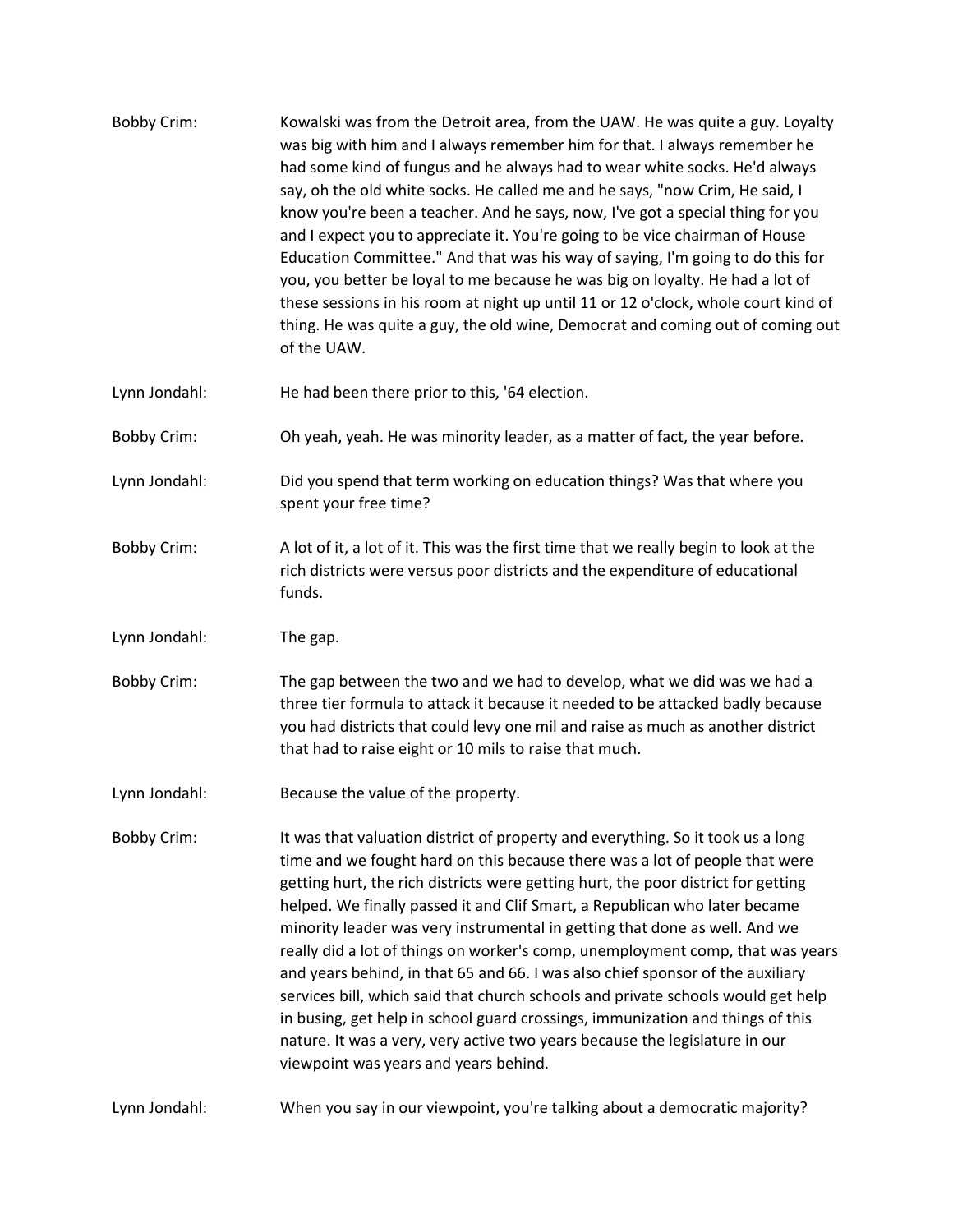| <b>Bobby Crim:</b> | Yes.                                                                                                                                                                                                                                                                                                                                                                                                                                                                                                                                                                                                                                                                                                                                                                                                                                                                                                                                                                                                                                         |
|--------------------|----------------------------------------------------------------------------------------------------------------------------------------------------------------------------------------------------------------------------------------------------------------------------------------------------------------------------------------------------------------------------------------------------------------------------------------------------------------------------------------------------------------------------------------------------------------------------------------------------------------------------------------------------------------------------------------------------------------------------------------------------------------------------------------------------------------------------------------------------------------------------------------------------------------------------------------------------------------------------------------------------------------------------------------------|
| Lynn Jondahl:      | A that point, what stands out as maybe the major accomplishment. Was it just<br>the change in mood or was it a particular, I don't mean mood. But the change in<br>orientation.                                                                                                                                                                                                                                                                                                                                                                                                                                                                                                                                                                                                                                                                                                                                                                                                                                                              |
| <b>Bobby Crim:</b> | It was tremendously different. I mean it was like, you went from the darkness<br>into the light almost. I mean, it was conservative to liberal all of a sudden, and<br>there was so many problems that we as the Democratic majority felt it had to<br>be addressed in education was one of the chief ones. I mean, this was so bad<br>and we had so many schools, we had so many k four, k six, k fives, and we began<br>to consolidate those. We began the legislation, they begin to consolidate school<br>districts because you had these people going to k through eights and you had on<br>k through five and so forth. Then you had small high schools that were<br>graduating classes of 10, 12. What kind of an education could they get? You<br>know, what kind of curriculum could you offer? Could they become doctors,<br>lawyers, engineers? They had no possibility of getting the background to get<br>into college for those kinds of things. So that was one of the things that we<br>really started at that time as well. |
| Lynn Jondahl:      | But there had to be at a lot of resistance, even from the schools.                                                                                                                                                                                                                                                                                                                                                                                                                                                                                                                                                                                                                                                                                                                                                                                                                                                                                                                                                                           |
| <b>Bobby Crim:</b> | There was a lot of resistance from schools, school boards, they all, well it was<br>good enough for me, I graduated from there. And not only that, you had all<br>these people who were on these little school boards and they would lose their<br>positions and all those were important little positions in those communities, I<br>think. So it wasn't without a lot of fight and it wasn't all done in two years. We<br>just started doing it.                                                                                                                                                                                                                                                                                                                                                                                                                                                                                                                                                                                           |
| Lynn Jondahl:      | Where did these majority Democrats, these new people in office, what kind of<br>backgrounds did they have? Can you characterize it?                                                                                                                                                                                                                                                                                                                                                                                                                                                                                                                                                                                                                                                                                                                                                                                                                                                                                                          |
| <b>Bobby Crim:</b> | You can. I mean it was across the spectrum. Many of them came from unions.<br>Some of them came teachers for the first time.                                                                                                                                                                                                                                                                                                                                                                                                                                                                                                                                                                                                                                                                                                                                                                                                                                                                                                                 |
| Lynn Jondahl:      | How long were you in each year.                                                                                                                                                                                                                                                                                                                                                                                                                                                                                                                                                                                                                                                                                                                                                                                                                                                                                                                                                                                                              |
| <b>Bobby Crim:</b> | Oh, we were in, I would say, eight months to nine months. We had long sessions<br>because there was so much we thought had to be done and so many things we<br>wanted to do that we didn't have many vacations and many much time.                                                                                                                                                                                                                                                                                                                                                                                                                                                                                                                                                                                                                                                                                                                                                                                                           |
| Lynn Jondahl:      | I interrupt you. I raised that because I'm trying to think. So people were really<br>having to give up jobs to be there.                                                                                                                                                                                                                                                                                                                                                                                                                                                                                                                                                                                                                                                                                                                                                                                                                                                                                                                     |
| <b>Bobby Crim:</b> | oh yeah.                                                                                                                                                                                                                                                                                                                                                                                                                                                                                                                                                                                                                                                                                                                                                                                                                                                                                                                                                                                                                                     |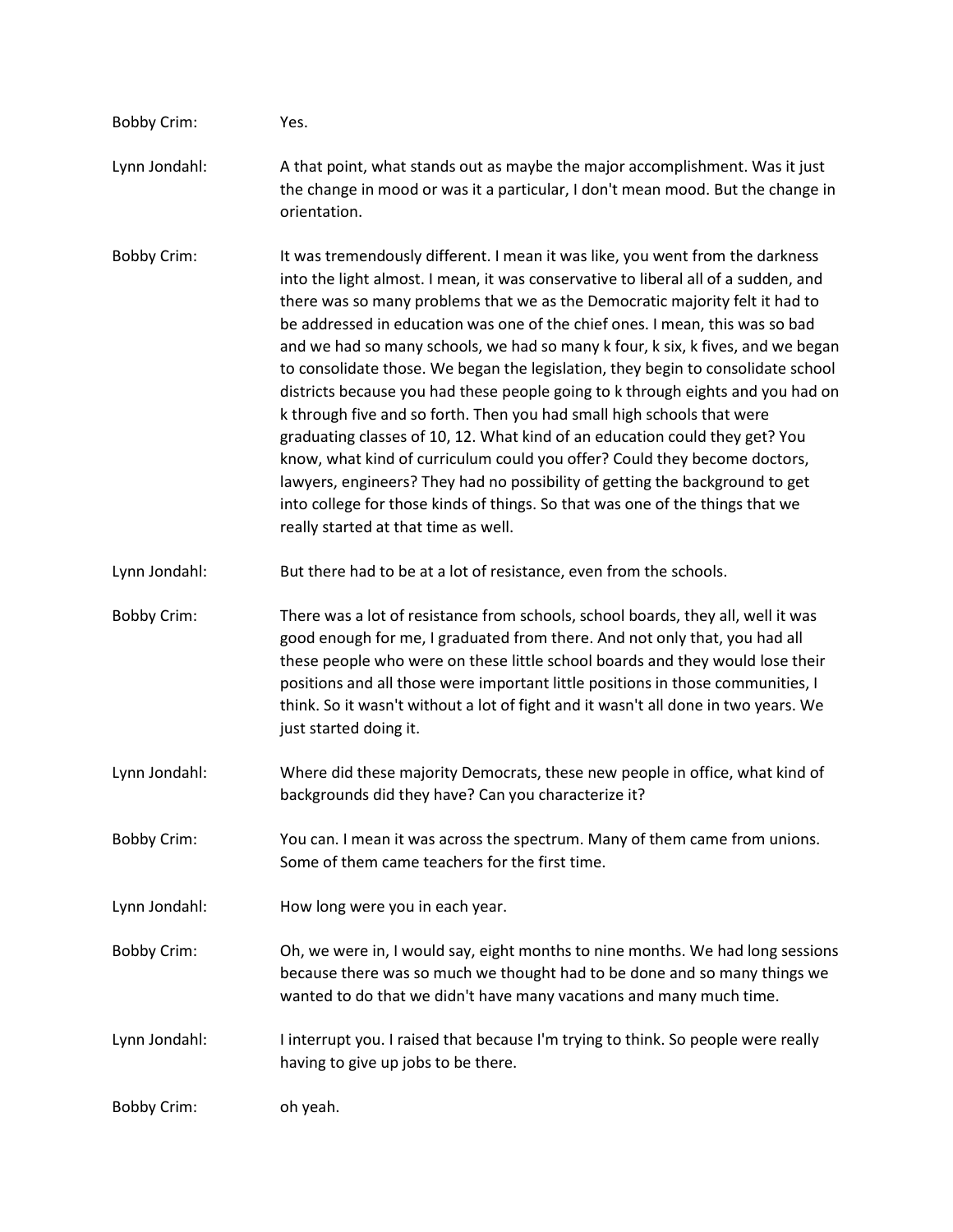| Lynn Jondahl:      | So what was the kind of background they reflected?                                                                                                                                                                                                                                                                                                                                                                                                                                                                                                                                                                                                                  |
|--------------------|---------------------------------------------------------------------------------------------------------------------------------------------------------------------------------------------------------------------------------------------------------------------------------------------------------------------------------------------------------------------------------------------------------------------------------------------------------------------------------------------------------------------------------------------------------------------------------------------------------------------------------------------------------------------|
| <b>Bobby Crim:</b> | It came from all sorts, we even had some housewives. We had janitors, we had<br>factory workers, we had teachers, we had, you know, I mean, you name it and it<br>was across the spectrum. And in most cases or not most cases, but many cases,<br>they had no idea they were going to get elected. I remember one guy from<br>Macomb county, I believe it was who said, "I filed in the last half hour. They<br>came and got me and wanted me to file." He said, "I had no idea that I was<br>going to win." That's how many we picked up. We picked up at least 25 to 30<br>seats, I think it was, 25 I'd say in that election. Then, the sad story came in 1966. |
| Lynn Jondahl:      | What happened?                                                                                                                                                                                                                                                                                                                                                                                                                                                                                                                                                                                                                                                      |
| <b>Bobby Crim:</b> | In 1966, the election of 1966, we lost 19 seats in the house, 19 seats. It went<br>from becoming a huge democratic year in 1964, to a down year for democrats,<br>big year for republicans, 67. Off year election, no national election.                                                                                                                                                                                                                                                                                                                                                                                                                            |
| Lynn Jondahl:      | We should remember that '64 was a big year for democrats nationally. LBJ<br>versus Goldwater.                                                                                                                                                                                                                                                                                                                                                                                                                                                                                                                                                                       |
| <b>Bobby Crim:</b> | Yeah. That was a huge year for democrats. It went all the way down to the<br>courthouse, to the White House in terms of electing Democrats that year. The<br>next year we lost 19 seats. I lost my seat by a little over 100 votes. It was the<br>closest one. When people say votes don't count, I lost my seat by about, less<br>than a vote a precinct, on the average. That decided who controlled the<br>Michigan legislature for the next two years. That one seat, that one vote.                                                                                                                                                                            |
| Lynn Jondahl:      | In '66, the election turned out 55.                                                                                                                                                                                                                                                                                                                                                                                                                                                                                                                                                                                                                                 |
| <b>Bobby Crim:</b> | 55.                                                                                                                                                                                                                                                                                                                                                                                                                                                                                                                                                                                                                                                                 |
| Lynn Jondahl:      | 55 democrats, 55 republicans. Who organized them? What happened?                                                                                                                                                                                                                                                                                                                                                                                                                                                                                                                                                                                                    |
| <b>Bobby Crim:</b> | Well, because we had a traitor in our midst, O'Brien, a representative from the<br>Detroit area, decided that he would join the republicans and give them the<br>opportunity to organize. For that, he got a committee chairmanship, and the<br>ability to travel. I never forgave him. Neither did a lot of other democrats.                                                                                                                                                                                                                                                                                                                                       |
| Lynn Jondahl:      | What committee did he chair?                                                                                                                                                                                                                                                                                                                                                                                                                                                                                                                                                                                                                                        |
| <b>Bobby Crim:</b> | I don't remember what they gave him because it wasn't that important. He just<br>wanted to travel I think.                                                                                                                                                                                                                                                                                                                                                                                                                                                                                                                                                          |
| Lynn Jondahl:      | Right.                                                                                                                                                                                                                                                                                                                                                                                                                                                                                                                                                                                                                                                              |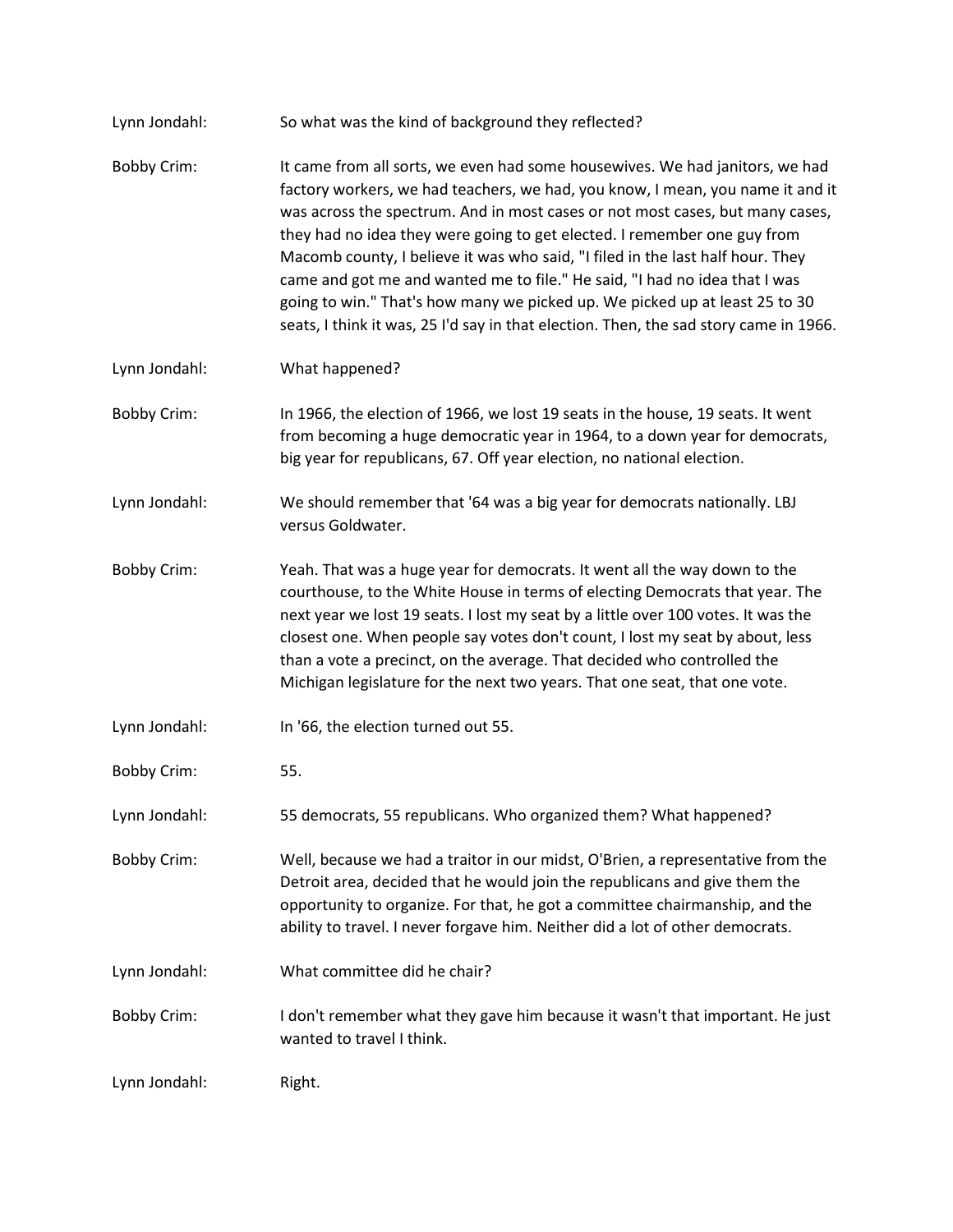Bobby Crim: It wasn't a major committee. I don't recall exactly what committee it was. Lynn Jondahl: There were equal number of democrats and republicans. But on the votes to organize, who would be the speaker and the leadership, he chose to support the republican candidate. Bobby Crim: Yeah. Lynn Jondahl: What did Bobby do after the votes came in and he no longer was a member of the house? Bobby Crim: There was a study by a university of Chicago professor, on K-12 education. The Thomas study it was called. I was asked to join that. I did for the next year. The Thomas study still is worth looking at. There's a lot of good things. Lynn Jondahl: The study of Michigan. Bobby Crim: Michigan, well and K-12 education and principally in Michigan. There were professors from UofM, Michigan State University, Wayne State University. A lot of staff people. Thomas brought some people with him, and made some recommendations about K-12 education after a year. I spent one year on that and I was working on my masters at that time as well. Lynn Jondahl: Were you down at Flint, at UofM? Bobby Crim: No I had to go down on campus to get most of my masters. But one of the things that came out of that and I think Minnesota adopted, was base revenue sharing. In other words, an urban area like Minneapolis Saint Paul, would share the base with all the surrounding area and the surrounding area was getting great growth while the urban area wasn't. It didn't share the base going back forever, it started at a point. From now on, we'll share tax base. That's something that I think would have been good and would have done a great deal for Michigan if we had adopted something like that. Bobby Crim: The Thomas study basically has, and he wanted to share also another recommendation, was to share the industrial tax base. It's been looked at a lot and there's a lot of good recommendations in there. It should be dusted off again and looked at because a lot of time and effort and I think good recommendations. Lynn Jondahl: That largely funding matter, I mean it was largely education funding. Was it also curriculum? Bobby Crim: There was not much about curriculum. It was mostly because the problem in most area and most states is the funding and trying to get equal opportunities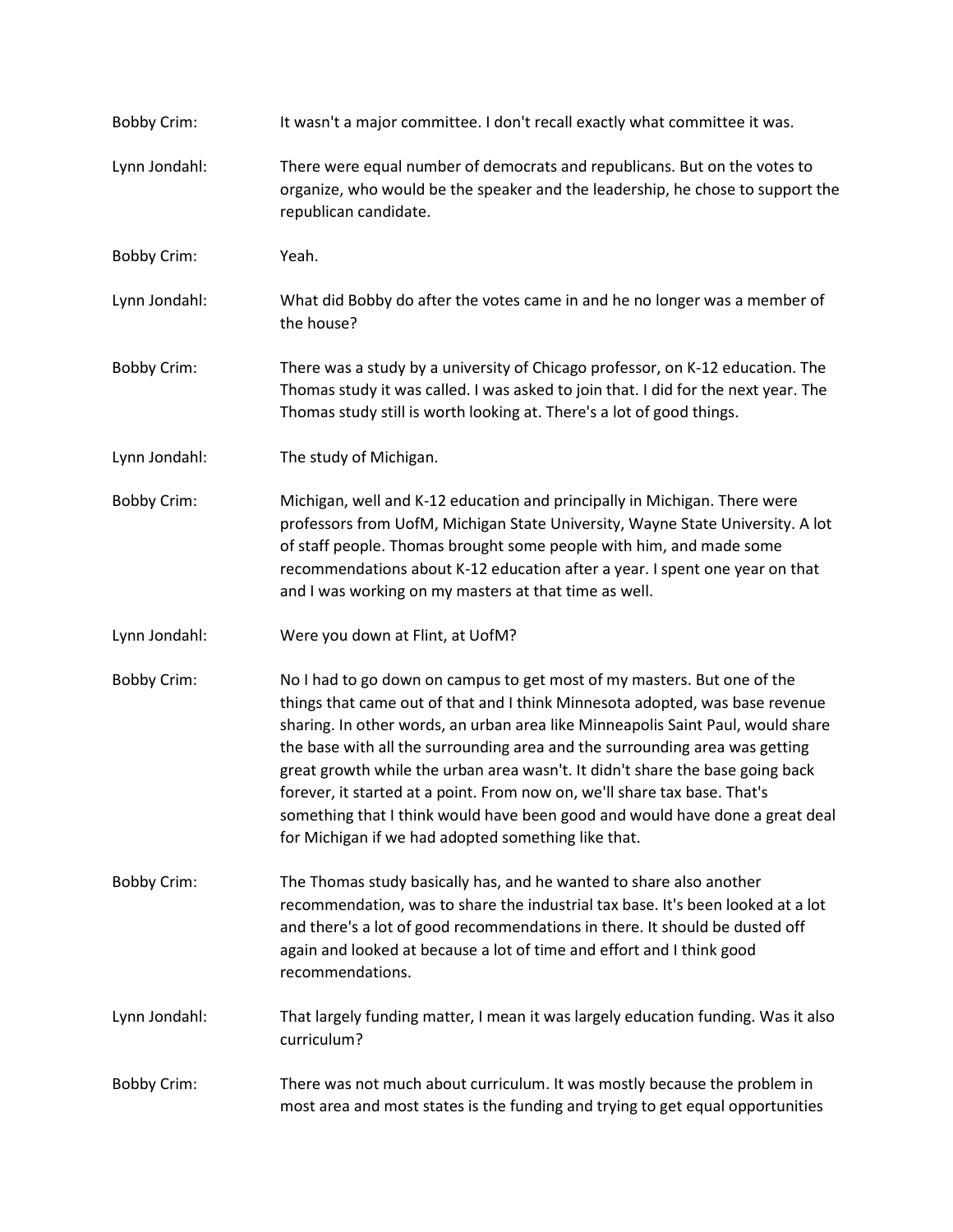for students in no matter where they may live. That was the principal portion of it was looking at the tax base.

- Lynn Jondahl: See that issue as the key issue, the funding gaps and inequities and adequacy sounds like today, doesn't it?
- Bobby Crim: It's not as bad as it used to be. But it's getting bad again. There is still that discrepancy there, as I say, not as bad as it was post 1965, '66. But it's still there and it still should be addressed and the taxation and the evaluation problem. The revenue sharing, the base revenue sharing, that's extremely important. I don't know how you'd ever get it done at this point. But that's extremely important and would do a lot for education, would do a lot for people coming in, perspective employers and everybody else I think.
- Lynn Jondahl: In moving from the Davidson schools to the Flint schools, was there a big difference in terms of what you could do in the classroom just in terms of resources.
- Bobby Crim: Oh a lot more resources in Flint because you had the community school concept being funded C.S. Mott foundation.
- Lynn Jondahl: All right, yes, private funding there.

Bobby Crim: Private funds. So it was a tremendous thing you could do. I had two classes that were special classes. A, B students, high IQ students, and that sort of thing. You could do wonderful things. We did mock trials. We studied the constitutional convention that was coming up and the proposed constitution, the new constitution. We did a lot of things and we had the resources to do them and Davidson didn't have. That was a situation where it was rich versus poor. But it was private funding more than anything else that made the difference there. It was C.S. Mott foundation.

- Lynn Jondahl: All right, you come back and served a term. You came out, worked with the folks on the Thomas study. Did you get involved in or stay involved in the community, political activity.
- Bobby Crim: I went back on the city council in Davidson as a matter of fact. There was a vacancy there. They reappointed me and I went back there. Then I was appointed by the council to serve on the county commission which was about 60 some members at that time.
- Lynn Jondahl: So you were still a member on the council but you were a representative to the council.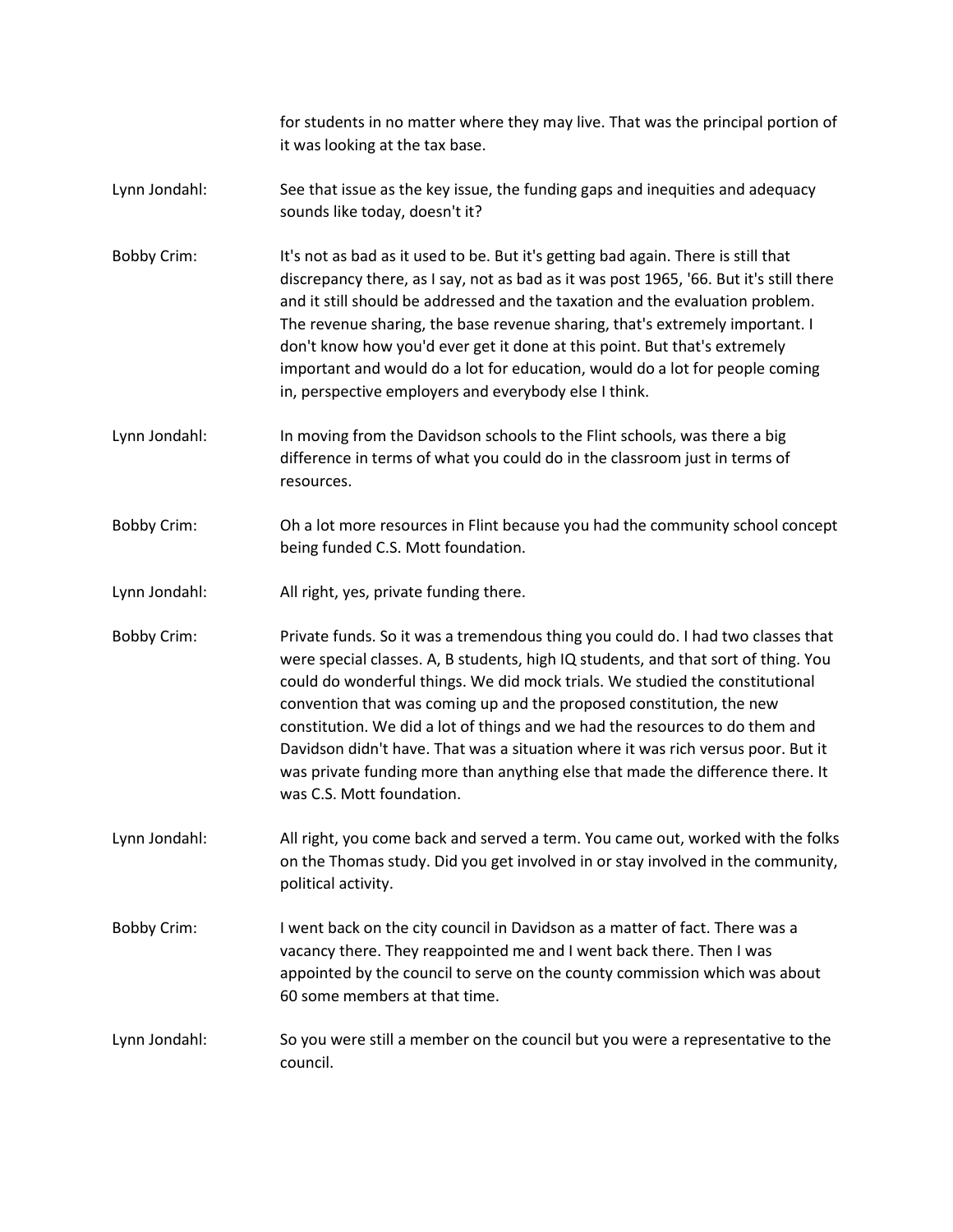| <b>Bobby Crim:</b> | Yes, yes. There was about 60 some member at that time. That was before the<br>one man, one vote.                                                                                                                                                                                                                                                                                                                                                                                                                                                                |
|--------------------|-----------------------------------------------------------------------------------------------------------------------------------------------------------------------------------------------------------------------------------------------------------------------------------------------------------------------------------------------------------------------------------------------------------------------------------------------------------------------------------------------------------------------------------------------------------------|
| Lynn Jondahl:      | Yes.                                                                                                                                                                                                                                                                                                                                                                                                                                                                                                                                                            |
| <b>Bobby Crim:</b> | It extended to county commissions at that time. Then I went to work for the<br>Tennessee Intermediate School District as the State and Federal Director of<br>Programs. Back then, craftsmanship was big. I mean we wrote programs for<br>everything. Got a tremendous amount of help and then the county commission<br>went one man, one vote, came to me and said we'll give an extra five to eight<br>thousand dollars to come and help us set up the county commission. The new<br>county commission. So I went there and helped do that, got them all set. |
| Lynn Jondahl:      | The commission had been a representative body of people sent from local.                                                                                                                                                                                                                                                                                                                                                                                                                                                                                        |
| <b>Bobby Crim:</b> | Local units of government appointed them. And this was one of those situations<br>where the city of Flint had about eight or 10 reps, a small township might have<br>three.                                                                                                                                                                                                                                                                                                                                                                                     |
| Lynn Jondahl:      | Okay.                                                                                                                                                                                                                                                                                                                                                                                                                                                                                                                                                           |
| <b>Bobby Crim:</b> | Then it became one man, one vote. Nine members of the commission rather<br>than 60 some, and I became the board coordinator for them and my assistant<br>wrote all the rules and regulations and the pay scales and everything else.                                                                                                                                                                                                                                                                                                                            |
| Lynn Jondahl:      | This was then a staff position.                                                                                                                                                                                                                                                                                                                                                                                                                                                                                                                                 |
| <b>Bobby Crim:</b> | Yes.                                                                                                                                                                                                                                                                                                                                                                                                                                                                                                                                                            |
| Lynn Jondahl:      | You still were on the Davidson Council?                                                                                                                                                                                                                                                                                                                                                                                                                                                                                                                         |
| <b>Bobby Crim:</b> | Oh yeah, I was on the Davidson council and sat on the old commission until the<br>new commission, the old county commission, until the new commission was<br>elected. Then of course after that I was tapped by the speaker to come in for<br>various things and then finally asked to be the executive secretary for Bill Ryan.                                                                                                                                                                                                                                |
| Lynn Jondahl:      | When did Bill Ryan become the speaker? He was the representative from<br>Detroit.                                                                                                                                                                                                                                                                                                                                                                                                                                                                               |
| <b>Bobby Crim:</b> | Yep. He became speaker 1969 after the 1968 election when we took over again,<br>when democrats took over the house again.                                                                                                                                                                                                                                                                                                                                                                                                                                       |
| Lynn Jondahl:      | And so he hired you, contracted with you for a specific project.                                                                                                                                                                                                                                                                                                                                                                                                                                                                                                |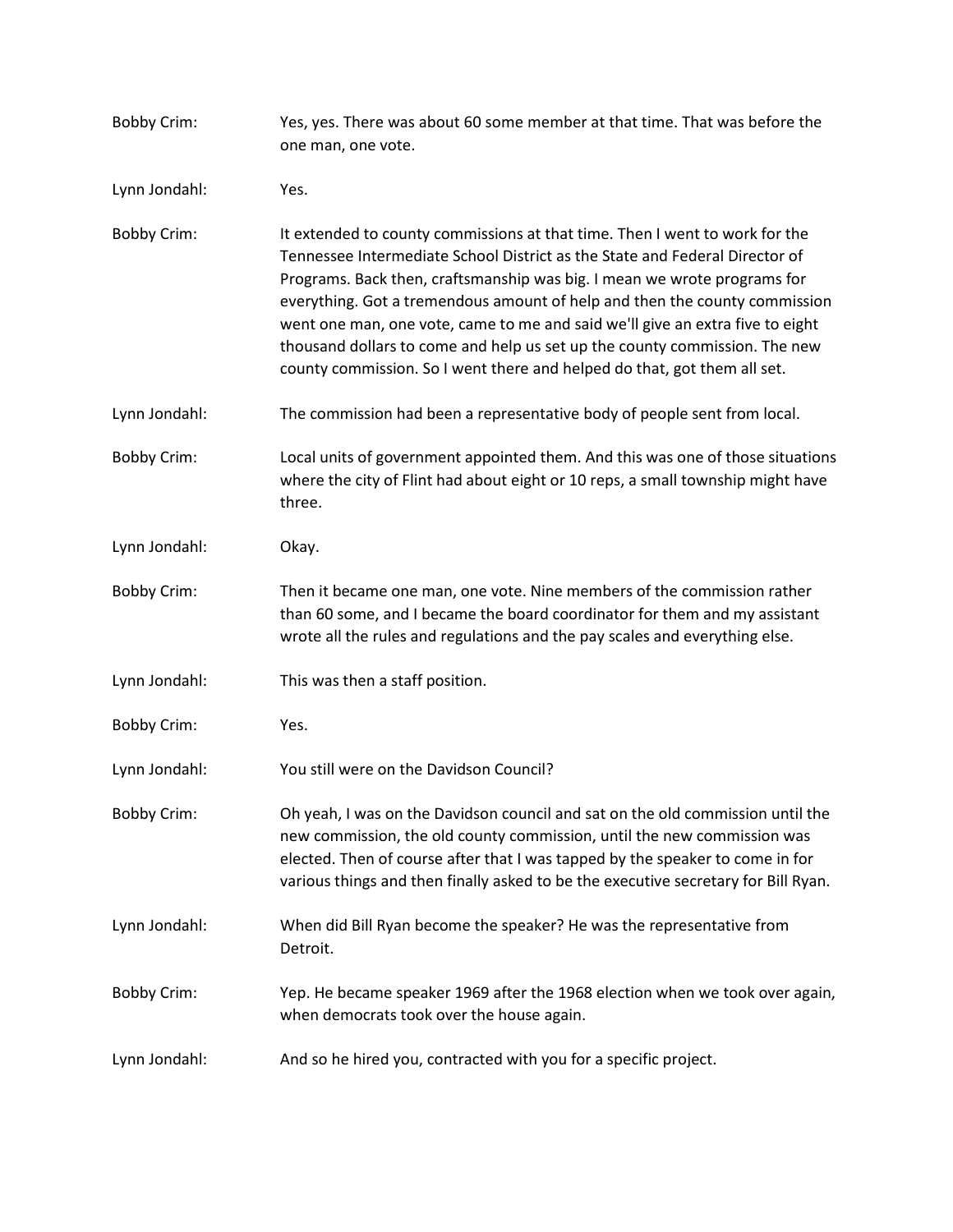- Bobby Crim: Yeah. I was to be chief of staff for him and at that time the staff was kind of a misnomer. We had four or five people in one room and reps came in, there was no privacy or anything else. There weren't enough staff members. Can you imagine 65 or 70 legislators with four or five staff members, that's what it was. So when I became executive secretary, Bill Ryan said, "You got to build a staff. That's your baby. Go build a staff." And I said, "We don't have any room." He says, "We'll get some room." He built over floors, if you remember the over floors.
- Lynn Jondahl: Before the capital was restored.
- Bobby Crim: Yep, we built the over floor. Every staff member had their own little cubical and phone, and typewriter and so forth. We set up a structure to determine if they were people who could do a good staff job. They had to write papers, they had to come in answer questions, all kind of things and we began to build a staff. In four years, by the time I ran for office again and became majority floor leader, we had about 25 staff members, good staff members, the best staff in Lansing. I don't care where. That was the best staff. Later on that became a real plus for me because that staff was a good staff. They were so good, they even made me look good at times and that was an accomplishment.
- Lynn Jondahl: How did you get by with it. I mean wasn't there political outcry that you're building an empire there of legislators and staffers.
- Bobby Crim: There was. The press began to question it some and we began to tell the press, look, our legislators have to be knowledgeable legislators. How can they do that without staff people, without help, without research. And also it didn't become a political problem because the republicans got their share of staff members too. We sort of set it up on a structure of how many reps you have, how many staff members you get. So the republicans were pleased to be getting their staff members to help their representatives as well. So over a period of four years, we built pretty good staff. So, I think ours was by far a better staff.
- Bobby Crim: The republicans, I think made a mistake of hiring some of their republican friends and that. We set up a structure. I had some organizations that would say to me, "I want you to hire this person." I'd say, "Well let's look at them and let's see how they pan out." They'd write a paper and it would be terrible and I'd say, "Can't do it."
- Lynn Jondahl: These would be organizations that were active in the party and so on.
- Bobby Crim: Exactly. Yep. And we'd turn them down. They'd say, "Well, we got to hire them." I'd say, "No, we don't because you expect this staff to produce. You expect this legislature to produce. Can't do it unless we have adequate staff and good staff." And so we got away with it and we built that staff.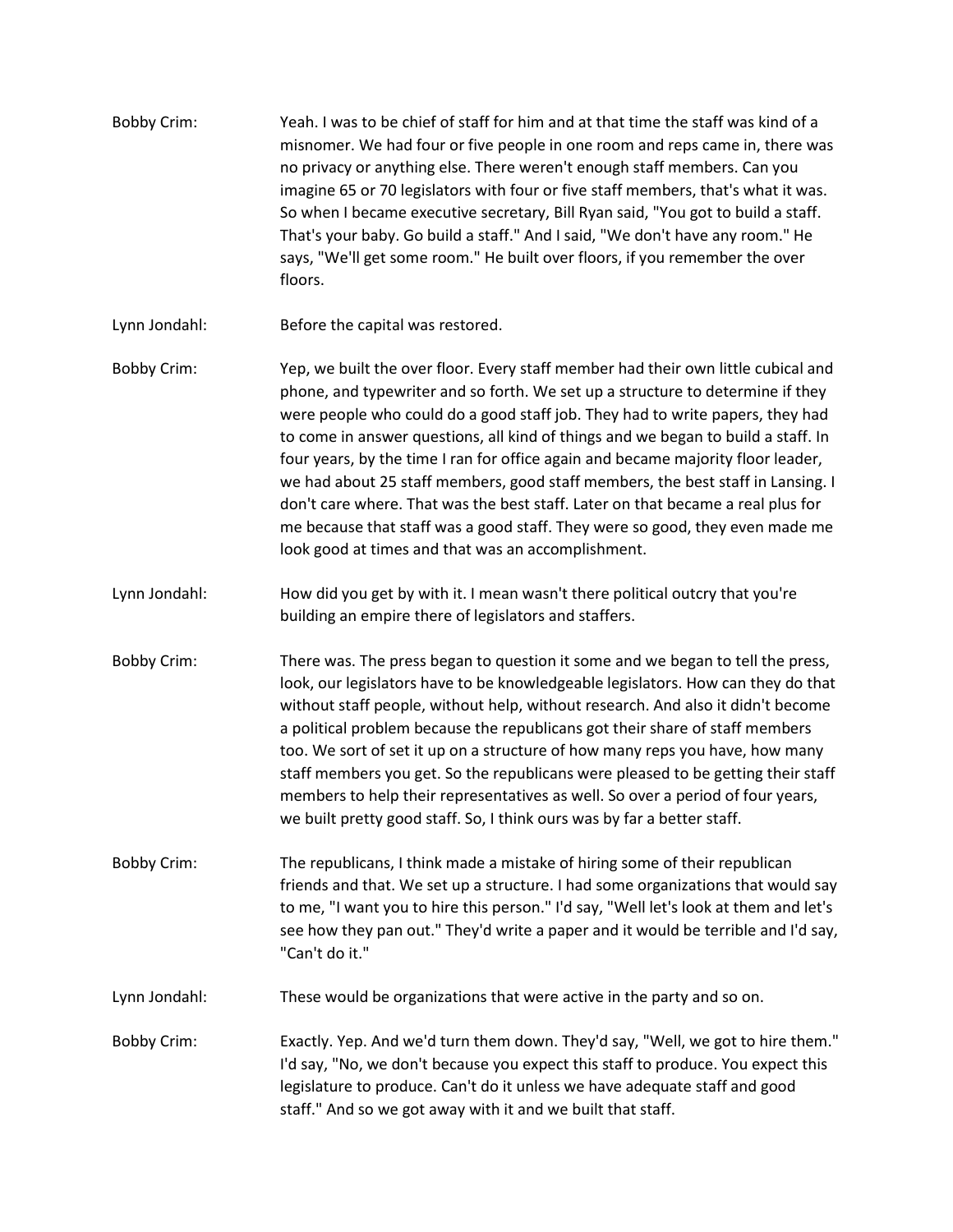| Lynn Jondahl:      | Right. What were the numbers now in terms of the majority in the house.                                                                                                                                                                                                                                                                                                                                                                                                                                                                                                                                                              |
|--------------------|--------------------------------------------------------------------------------------------------------------------------------------------------------------------------------------------------------------------------------------------------------------------------------------------------------------------------------------------------------------------------------------------------------------------------------------------------------------------------------------------------------------------------------------------------------------------------------------------------------------------------------------|
| <b>Bobby Crim:</b> | At that time, I think, we had 70. I think we had, no 68, I believe it was.                                                                                                                                                                                                                                                                                                                                                                                                                                                                                                                                                           |
| Lynn Jondahl:      | Yeah.                                                                                                                                                                                                                                                                                                                                                                                                                                                                                                                                                                                                                                |
| <b>Bobby Crim:</b> | I believe it was 68 that we had and either 66 or 68. Then we built it to 68, then<br>built it to 70 because I remember Cawthorne.                                                                                                                                                                                                                                                                                                                                                                                                                                                                                                    |
| Lynn Jondahl:      | <b>Dennis Cawthorne</b>                                                                                                                                                                                                                                                                                                                                                                                                                                                                                                                                                                                                              |
| <b>Bobby Crim:</b> | Dennis Cawthorne was a minority leader later and he says, "Gee I don't know<br>what's going to happen." I remember the press said to me, "You've got 70<br>members now, what do you want." I said, "I want the republicans to meet in<br>their caucus in a telephone booth." I said, it was 70-40 at that time. And I said<br>that would make me happy at that point. Anything less than that is not<br>happiness.                                                                                                                                                                                                                   |
| Lynn Jondahl:      | All right. So you were then working for the speaker and then chose to run again?                                                                                                                                                                                                                                                                                                                                                                                                                                                                                                                                                     |
| <b>Bobby Crim:</b> | Yeah, I chose to run again. Redistricting was coming about again, every 10 years<br>of course. So as a result of the '70 census, well the redistricting in 1972, a<br>district in my area looked to be about 51, 52 percent democratic and so I<br>decided to run. The speaker wanted me to run. He said, "I view you as a<br>potential, future speaker. You've got to get back in." So I decide to run and won<br>fairly easily as a matter of fact and then was elected by my caucus which I<br>thought was nice. Before I was sworn in, the caucus met and I was elected<br>majority floor leader actually before I was sworn in. |
| Lynn Jondahl:      | Okay.                                                                                                                                                                                                                                                                                                                                                                                                                                                                                                                                                                                                                                |
| <b>Bobby Crim:</b> | Because the caucus met in late November. I wasn't really sworn in until January.<br>So I was still technically the executive secretary until the first of the year.                                                                                                                                                                                                                                                                                                                                                                                                                                                                  |
| Lynn Jondahl:      | Oh so you moved from the staff position to become the floor leader.                                                                                                                                                                                                                                                                                                                                                                                                                                                                                                                                                                  |
| <b>Bobby Crim:</b> | Yeah. And that was in 1972 to 1974.                                                                                                                                                                                                                                                                                                                                                                                                                                                                                                                                                                                                  |
| Lynn Jondahl:      | So those two years. Talk to us a little about Bill Ryan and working with him. He<br>was a representative from Detroit, became speaker. You talked about him a<br>while ago in terms of a person with a background not unlike your own. I think he<br>worked in the labor movement.                                                                                                                                                                                                                                                                                                                                                   |
| <b>Bobby Crim:</b> | He was in the labor movement. He was an ex-marine and he worked in the labor<br>union and he actually edited a newspaper for the labor union as a matter of fact                                                                                                                                                                                                                                                                                                                                                                                                                                                                     |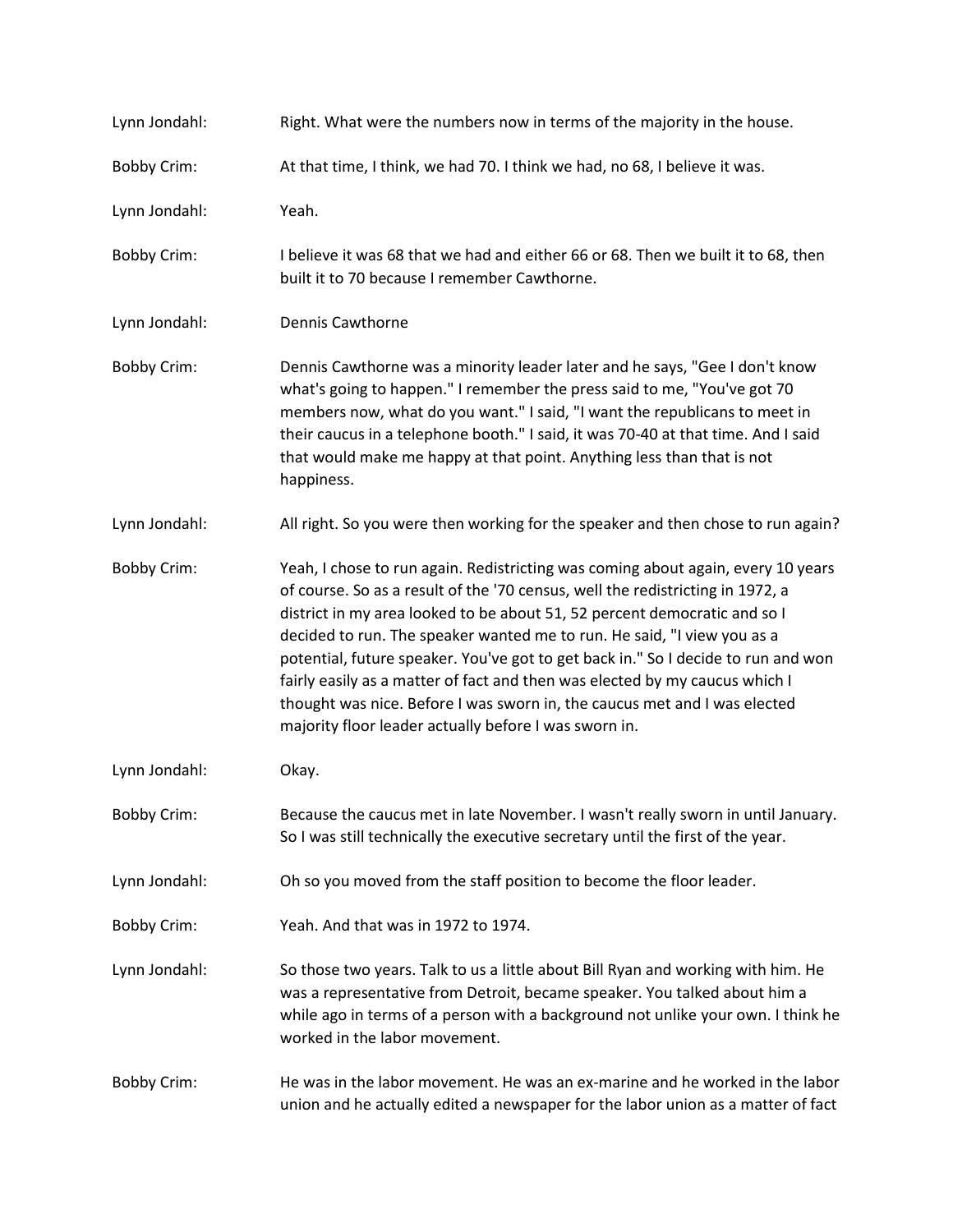and did quite well at it as you might know. Bill Ryan to me was, he was my mentor. He was a father figure. He was the best person I've ever known. He had least self-serving motives than anybody I've ever seen in my entire life. He had a great effect on me and my outlook about people, about legislation, everything just bout. So he was my mentor.

- Lynn Jondahl: Where did he get his values?
- Bobby Crim: He almost became a priest.

Lynn Jondahl: Oh is that right?

- Bobby Crim: Yeah, yeah. He was in the seminar and a very religious person. Everything to him was about fairness, about equity. In other words, everybody should have a chance to succeed. Everybody should have an opportunity. Even in his community, and he lived in mostly a black community, he would have the kids and he would put them on unemployment comp. He'd say, okay I'm going to hire four of you. But two of you are going to be working this week and two of you aren't going to be working. But I'm going to still give you some money. This is the kind of guy he was.
- Lynn Jondahl: This is work on his yard.

Bobby Crim: Yeah, he was working for him on his yard and stuff of that nature. He was like this in everything. I mean he was the epitome of fairness and honesty and the best speaker that this state has ever seen by far, and we've seen a couple of good ones and some not so good. But he's the cream of the crop, there's no doubt about it. He just got tired out. He just got tired out and wore down and he wanted to get out of the speakership so that he could do some things on his own, some issues that he wanted to really pound on. So in 1974, he said to me, I'm not running. You've got to run. So I decided to run for speaker and my caucus was gracious enough to elect me in 1974, November, and then started the '75 session.

- Lynn Jondahl: Let's talk about your term as speaker. But before we do that, another question about Bill Ryan, he then stayed in the legislature, and as I recall, did he chair the housing urban affairs committee. He focused on housing.
- Bobby Crim: He focused on that and it was always laughable. He'd have these projects and he'd come to me, I need a staff member because, and I'd say, I don't care what you need it for, who do you want? So I'd give him whatever he wanted in terms of staff and he knew he was going to be treated that way and so he could follow some of the things that he wanted to do. He was a workaholic who 70, 80 hours a week. I remember when I was executive secretary, we used to come in on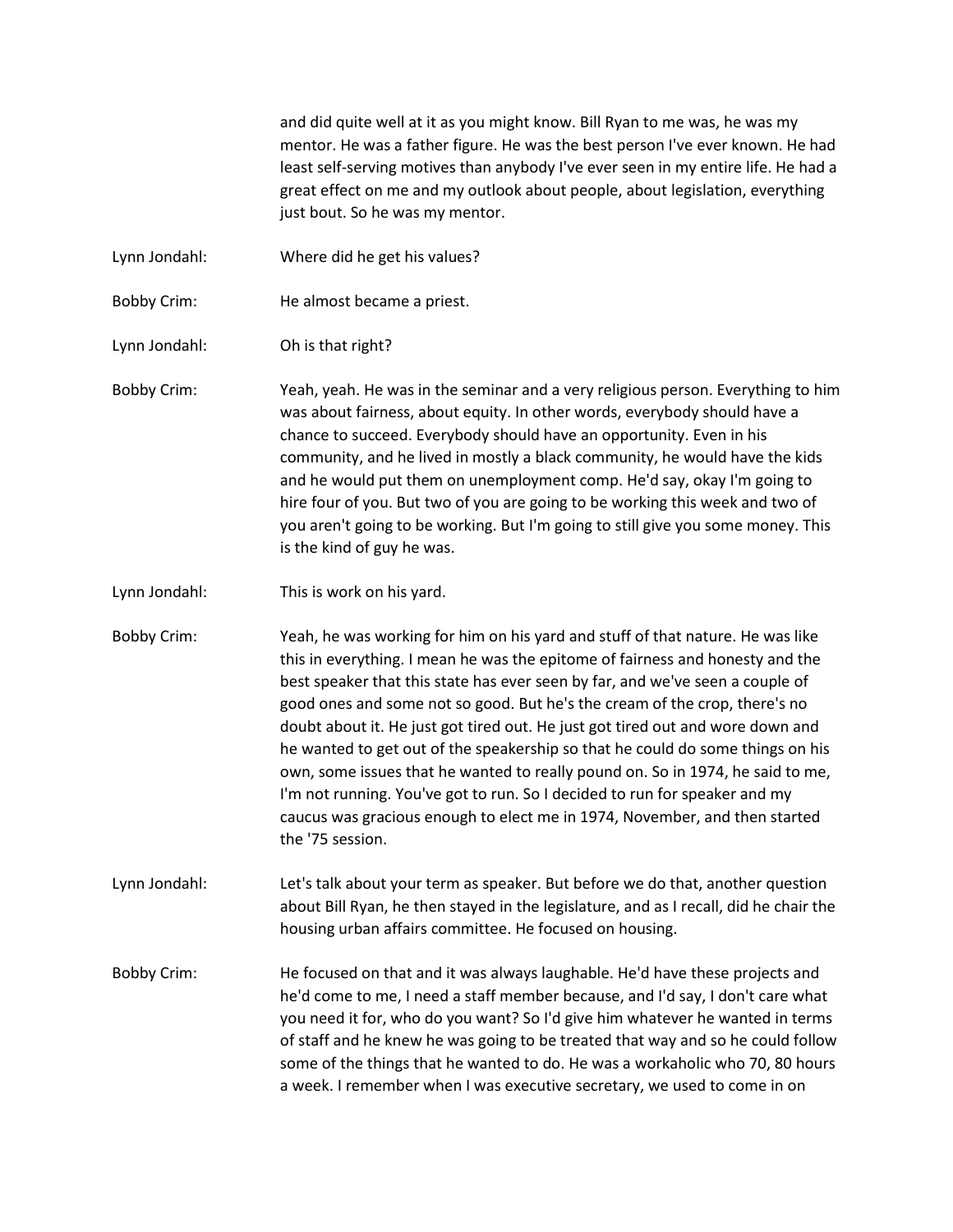Sunday afternoons and get prepared for the next week for the calendar, for his press conference that he held, weekly if they wanted him to. Bobby Crim: As long as they would show up, Bill would have his weekly press conference. We used to come in say Sunday afternoons, spend hours getting ready for the next week. That was another trademark of his, preparedness and logic. He was the most logical person I've ever met. If you want to get into a debate with him, you'd better not let him set the first brick. You're in trouble. You better challenge early on or you're in trouble. But needless to say he's the best person, the best man I've ever met in my life. Lynn Jondahl: Yeah, it's a tribute to him I think, great man. The '74, you became, well '75. Bobby Crim: '75, became speaker. Lynn Jondahl: All right. You became speaker. What was happening around then? There was a lot of racial tension wasn't there in, I don't know, did it come out in that? Bobby Crim: Yeah, busing, all these kind of things were big ... Lynn Jondahl: School integration. Bobby Crim: It was always big, especially in the suburbs. One of things, just on the side light, one of the things I attributed losing my election in 1966 was there was black family that moved into Grand Blanc which was a suburb, one of the richest suburbs in the area. I went out and sat with them one night. It became well known. I lost a lot of votes in that area because of that and it might have cost my party the majority. Lynn Jondahl: Majority. Bobby Crim: The majority the next year because of it. But I thought it was the right thing to do and it was the Bill Ryan thing to do. But yeah, there were a lot of racial tensions. Lynn Jondahl: Did that show up in the caucus and in the legislature? Bobby Crim: To some extent but I don't think it did a lot. One of the things that I'm pleased about that I was able to do was to put three blacks on appropriations where there had been blacks before Joe Young, Sr, Morris Hood, Earl Nelson. And we had several black chairman of committees and so forth. I continued to do what Bill Ryan had started and that was to break the precedent of seniority in appointments to appropriations and other things. I began to use a formula that took into consideration several things that Ryan and I developed.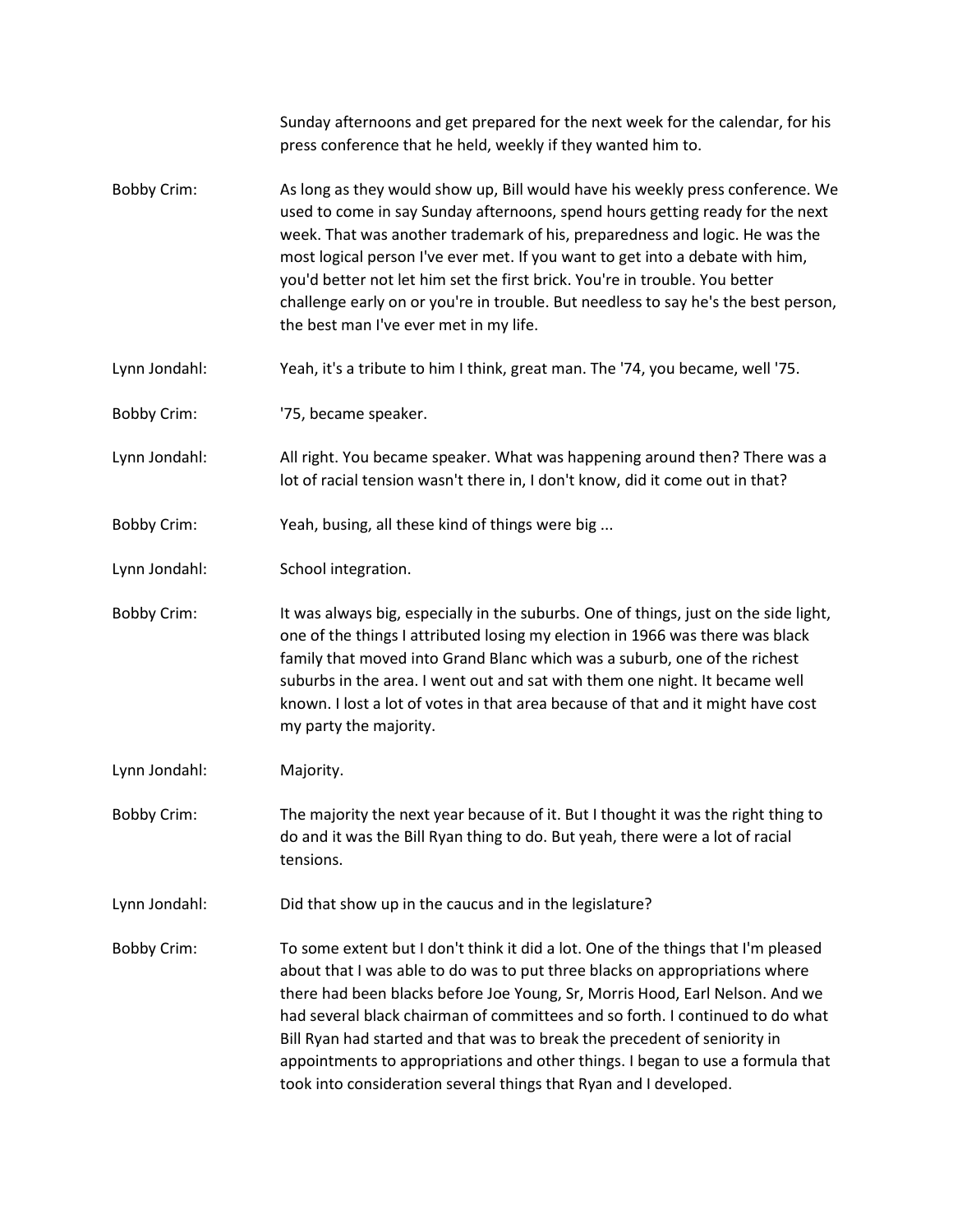| Lynn Jondahl:      | That only you knew.                                                                                                                                                                                                                                                                                                                                                                                                                                                                                                                                                                                                                                                                                                                                                                                                                                                                                                                                                                                                                                                                                                                                           |
|--------------------|---------------------------------------------------------------------------------------------------------------------------------------------------------------------------------------------------------------------------------------------------------------------------------------------------------------------------------------------------------------------------------------------------------------------------------------------------------------------------------------------------------------------------------------------------------------------------------------------------------------------------------------------------------------------------------------------------------------------------------------------------------------------------------------------------------------------------------------------------------------------------------------------------------------------------------------------------------------------------------------------------------------------------------------------------------------------------------------------------------------------------------------------------------------|
| <b>Bobby Crim:</b> | Yeah, well I would tell him about experience. I would tell him about geography,<br>I'd tell him about to some extent the seniority would play a part of it. We had<br>four or five points that we'd use. When it came down to it, I had made up my<br>mind who I wanted to appoint and then I applied the formula, and pretty soon<br>people again say, he is, no, no, who, you know, what's going on here. And one<br>of the things too is during my time as speaker, we had people begin to come<br>into the legislature, like, for instance, David Hollister, Mary Brown, Jeff Padden,<br>Lynn Jondahl, David Bonior. Known to some as the Kitty Caucus. This was one of<br>the things that played a very important role. Many people don't really, I don't<br>know, don't know the kind of role that the Kitty Caucus played. The new<br>members of the legislature began to want to open things up a little more,<br>especially appropriations. The older members of course, on appropriations,<br>wanted to keep things tight because they could then put appropriations in that<br>helped their areas, and sort of control the appropriations process. |
| <b>Bobby Crim:</b> | Ryan and I discussed this several times, and said, you know, we've got to do<br>something about it. The Kitty Caucus played a large role because they begin to<br>put pressure on; hey, we want to know what's going on in appropriations. I<br>began to go to the older members, say, look, the press is beginning to ask<br>questions about these things. And these guys are asking some legitimate<br>questions; you know, we've got to loosen up some. Oh, yeah, but they want to<br>take over. That was the thing. No, no, they just want information. They want to<br>know what's going on. The upshot was that when it was all over, the caucus<br>held a caucus for each appropriation bill. Everybody came, the members of the<br>subcommittee in charge of that appropriation explained it, and answered<br>questions about it.                                                                                                                                                                                                                                                                                                                     |
| Lynn Jondahl:      | So prior to this, a bill would come from appropriations, go to the floor, and be<br>voted up or down, whatever, and now you were putting in another step in<br>which the caucus would meet to have an analysis, a review of what was in that<br>bill.                                                                                                                                                                                                                                                                                                                                                                                                                                                                                                                                                                                                                                                                                                                                                                                                                                                                                                         |
| <b>Bobby Crim:</b> | Yeah. Strange enough, after a while, the Republicans began to adopt this, you<br>know. But it was something, because it would take sometimes two hours on one<br>bill in caucus with the questions and everything that occurred. The thing that<br>happened was that appropriation members began to understand that they were<br>going face questions about what was in that budget. And why it was in that<br>budget. So it had a great effect on the appropriations process; it had a great<br>effect on the process, because when it got to the floor, people knew what was<br>in the bill. When somebody offered amendment, they understood what was<br>happening as a result of that amendment. Before, they said, what does this<br>amendment do? You know, everybody was running around. Because they didn't                                                                                                                                                                                                                                                                                                                                           |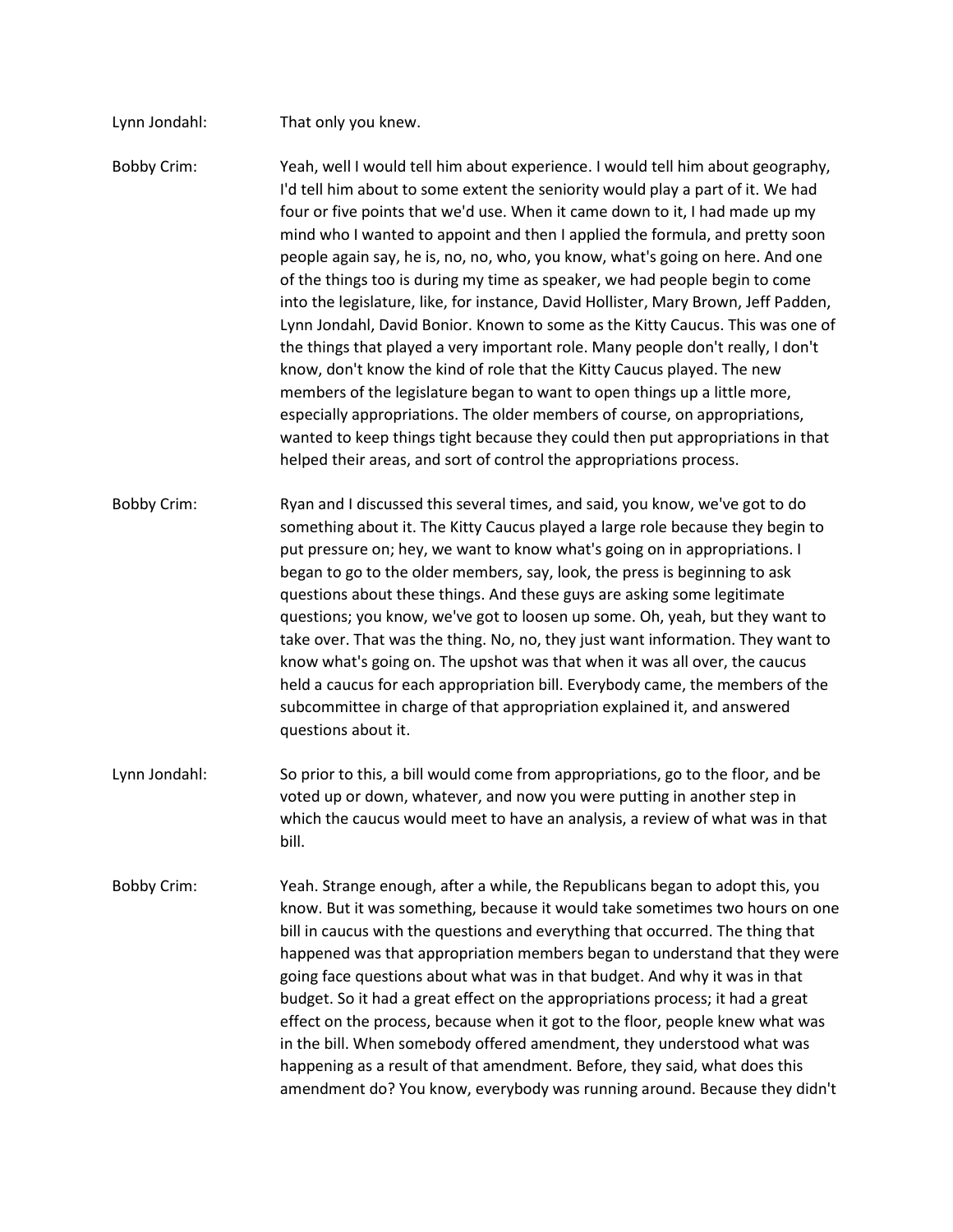know what was in the bill initially anyway. So it changed the process a lot, so you and the new members, the younger members, had a tremendous effect, a lasting effect on the process.

- Lynn Jondahl: There was, speaking of openness, that was an era where major freedom of information, those kinds of legislative proposals came law as well, right?
- Bobby Crim: Yes, it did. Yeah, they did. That was the real openness area, I think, of the legislature, and they applied it outside the legislative process as well. Yeah. It really was, and that was a time when I got along well with Bill Milliken. Let's talk about him a little bit.
- Lynn Jondahl: Bill Milliken the Republican governor.

Bobby Crim: He was there the whole 14 years that I was there, he was governor. The four years I was executive secretary, two years of majority floor leader, the eight years as speaker, we paralleled each other. And I got to where I got along with him very, very well. As a matter of fact, he played an important role when it came to taxation. We had a system developed under Ryan, and when I was floor leader, if a tax vote came up, Republicans had to furnish part of the votes, and the leadership had to vote for the taxes as well. Governor Milliken played a role in urging them to be a part of that system, and when my people were on the floor pushing for the vote, Bill Milliken's people were on the floor pushing for the vote as well. And this was a time when I developed a great respect for Bill Milliken.

- Lynn Jondahl: So that, you're essentially saying here that probably the most partisan, divisive, political votes are those on tax matters, frequently. And in this case, people were sitting down with the governor and the legislative leadership, and saying, okay, now. We're not gonna let this become a partisan issue. We're gonna figure out a way.
- Bobby Crim: And the quadrant meetings, so called because the majority and minority leader of each party and each house would meet with the governor regularly.
- Lynn Jondahl: Is that when he started the quadrant meetings?
- Bobby Crim: Yeah, yep.
- Lynn Jondahl: Okay.
- Bobby Crim: Yep. And this is I think played a great role in solving problems. And we had two or three executive orders during these times as well.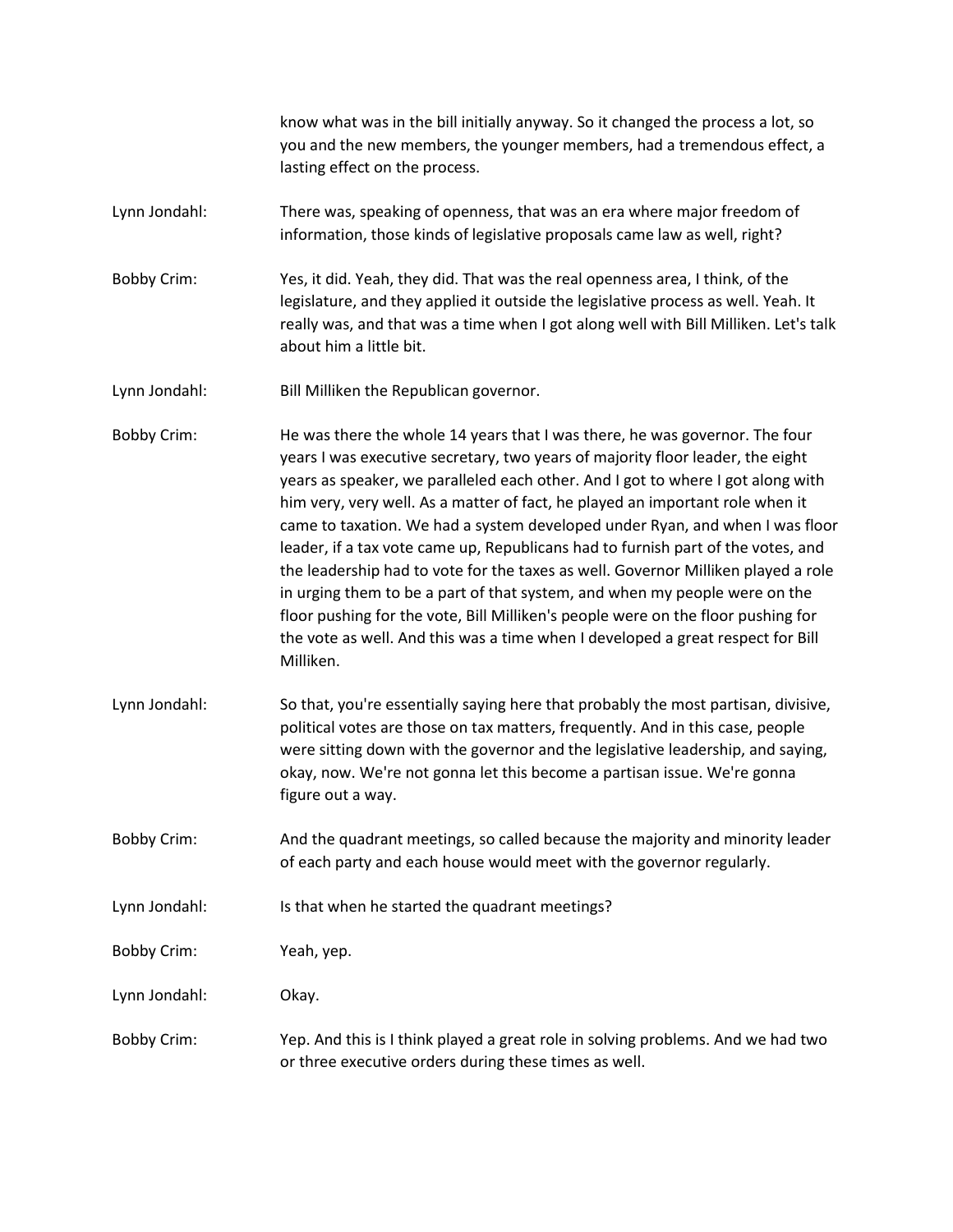- Lynn Jondahl: When the governor would say, we need to, in order to balance the budget, make across the board decision to cut programs.
- Bobby Crim: And we didn't have much of a problem with that. I think the first time he sent us an executive order, and we just rejected it. You know, said no, that's not it. After that, it was a negotiating process of putting the executive order together. So when it came to the floor, it pretty much was ready to pass because a lot of negotiations had gone into the process. He didn't just send it to us, and say here it is. That you're gonna take it, but the thing about it, an executive order was, you couldn't amend it. It was take it or leave it. So we got into the negotiation process with that. And we didn't run into any problems after that.
- Bobby Crim: We ran into a problem once, this is a little aside. We had all the votes for the tax, to pass at this time. We passed two taxes during my time as speaker. We had all the votes, all the Democrats were on the floor. We put a call of the house in.
- Lynn Jondahl: A call of the house means?
- Bobby Crim: Call of the house means everybody comes in, and they go out and get ya, the state police or whoever, sergeant in arms, whatever, to bring you in, then the doors are locked, and you can't leave. So we put the call of the house on, and there was one Republican missing. And one of my sergeant at arms says, "I know where he is. He's over at the Jack Tar in room so and so."
- Lynn Jondahl: Jack Tar is the hotel across the street.
- Bobby Crim: It's the hotel across the street. So I told the governor, I said, "Your vote is over there." What do you think we should do? I said, "if he was my Democrat, I'd go over and get him. The governor marched across the street with a state policeman, got him, and brought him back. Meantime, of course we were standing at ease, the board was open for a few hours while we put all the votes together. But he went over and got him, and brought him over, and we passed the vote.
- Bobby Crim: But this is the kind of thing. I respected Bill Milliken because he was a man of his word, he wanted to accomplish something, not just get a political handle on something, like a John Engler. I have no problem saying that. And so, you didn't have to go back, once you reached an agreement with him, you didn't have to go back every 15 minutes and say, "How we doing? Is this okay?" We only had two kind of major problems in those eight years that I was speaker.

Lynn Jondahl: You and Governor Milliken?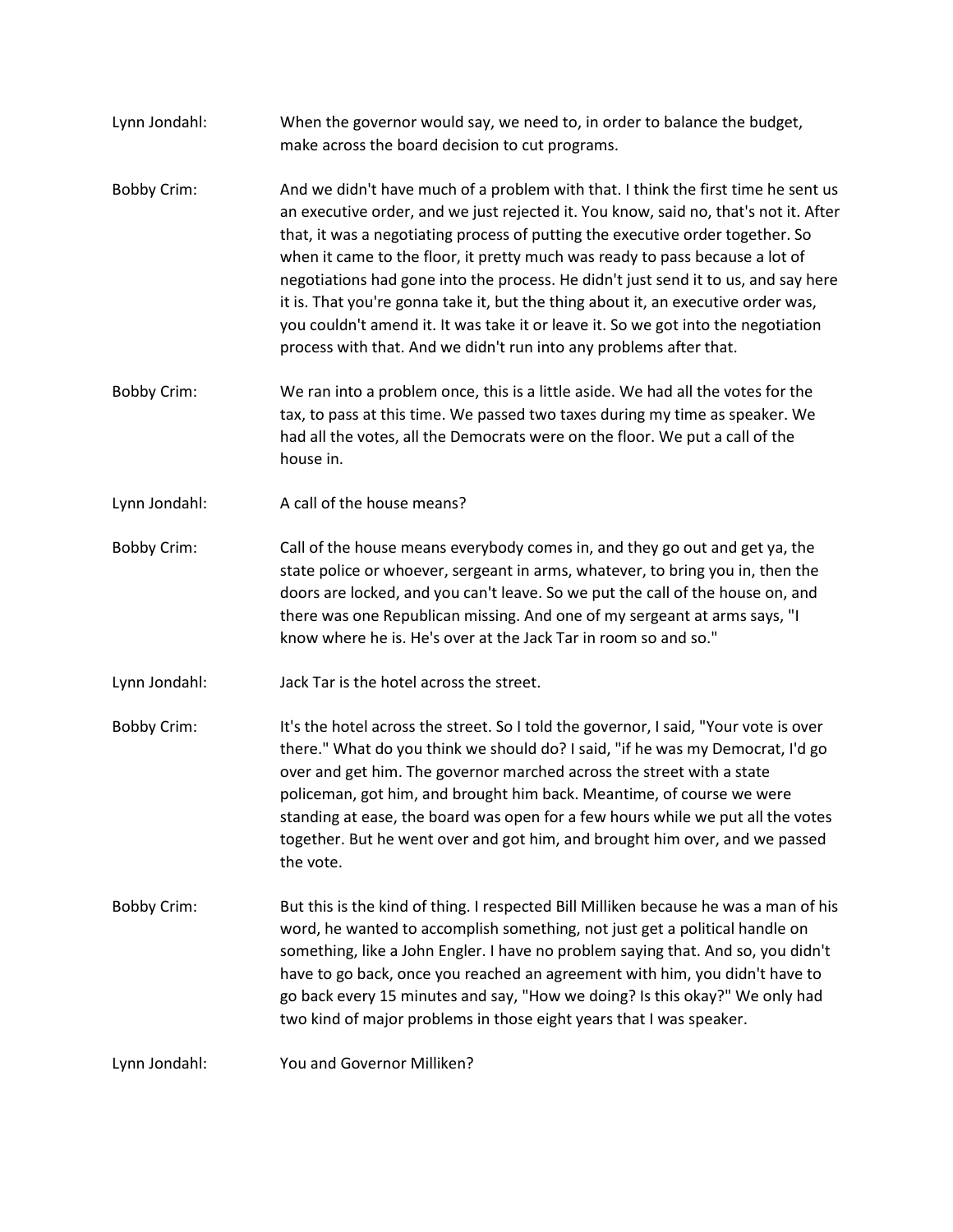- Bobby Crim: Me and Bill Milliken. And that was PBB. That was when the fire retardant got mixed with cattle food. And there had been some mislabeling, and all kinds of things occurred, and nobody was taking blame, and everybody was pointing fingers. So I assigned a staff member, Edie Clark, because she was very interest in it. She got in contact with Dr. Sokilov, who was a person who was very knowledgeable in this area. Brought him in, and we finally nailed it down that somebody in the farm bureau, I think it was, had mixed this stuff in, and thousands of cattle had to be killed. Thousands of cattle had to be killed and buried as a result of this. Otherwise, our beef in Michigan was null and void; it was no selling or anything else. And David Dempsey, in his book, claimed that I tried to use this as a political thing again the governor.
- Lynn Jondahl: This is Dempsey's book on the Governor.
- Bobby Crim: On the governor. Yeah, of Bill Milliken. He didn't talk to me. He called me; I tried to get back with him, we never did in contact. It wasn't political, it was something that had to be, we had to get to the bottom of. And I had a good staff member who did that. But Milliken thought, they convinced him, somebody, that this was all a political thing. And so we had a problem on that. The other problem we had was on rules and regulations. When we passed legislation, it goes into the department where they promulgate rules and regulations to implement the legislation. And there was, the law was that if there was 45 days expired, they could pass them, and we didn't get a look at them.
- Lynn Jondahl: So the department could just say, here are the rules.
- Bobby Crim: Here are the rules and regulations; you weren't here during these 45 days; 45 days has passed and you're not in session.
- Lynn Jondahl: And those rules had the effect of law.

Bobby Crim: They really do; they really do. So what they would do, is they would stock pile them for 15, 20 days or so, and then we'd be out of session for 30 days, the 45 days would go, and they would kick them out by the crow. So we passed legislation to set up an oversight committee on rules and regulations. The governor vetoed it. I tried to talk, I said, "Look, it's us against them." I said, "We pass legislation, you sign it. They change the legislative intent with their rules and regulations." But, once again, somebody had convinced him, I think, at that point, that we were encroaching on the executive branch, its power. So he vetoed it. And so it came down, and I was a little chagrined about it because this was, I thought was a very important point. And you do not allow bureaucracy to legislate through rules and regulations that they promulgate, and that's what they were doing.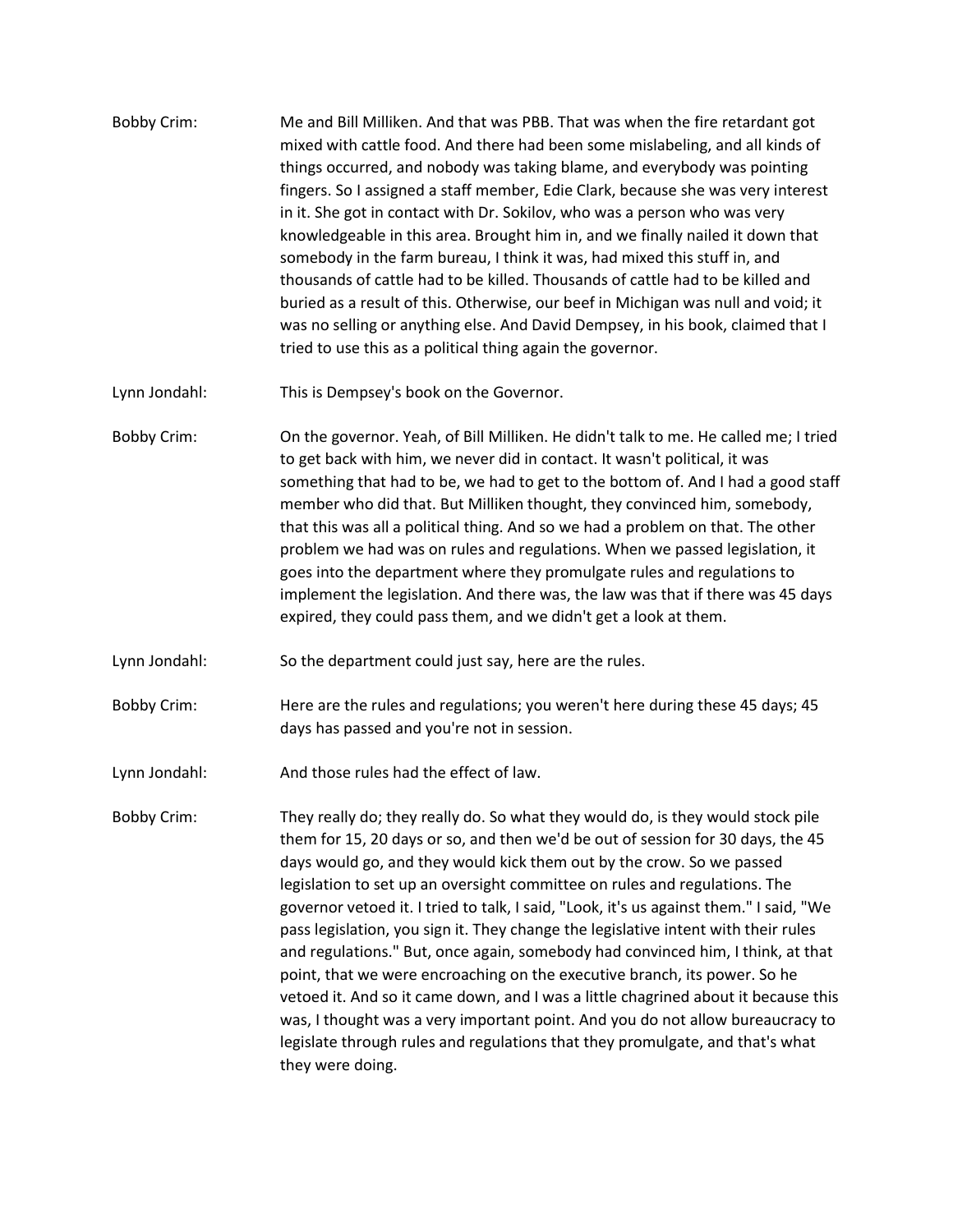- Bobby Crim: So it came down, it was on the calendar, a message from the governor, veto. So word got around that I'd been talking to some Republicans, and that we try to ride the veto. So Dennis Cawthorne, the minority leader at the time, called a caucus; the governor came in, and he questioned each and every one of them. Of course, they didn't have everybody there. I had six commitments that I needed from Republicans. But they were convinced at that point because of that caucus, that we no longer had the votes. So Cawthorne came down from the caucus with a big smile, and said, "I think we got that taken care of." That irritated me a little bit, so I began to call my six Republicans that previously had committed. Four, yes, five, yes, I finally found the sixth one, and he says, "Oh, yeah, I'm still there."
- Bobby Crim: So I looked at Joe Forbes, the majority leader, and I said, "Let's go to messages from the governor on the calendar." He said, "What's happening?" I said, "We're going to override the veto." So he goes to message the governor, Cawthorne looks, and says, "What's going on?" I said, "Well, you know. We have to give it a shot. So I told McKneely, who's the speaker pro tem, tell me when we got the votes up.
- Lynn Jondahl: Matt McNeely.
- Bobby Crim: Matt McNeely's the speaker pro tem, he's in the chair at the time. So they get the votes, pow! The override comes, and that's the first one in 50 years, probably, and hadn't been one since. And since they overrode something with Soapy back in the late 40s, early 50s. And the governor's very, very, very distraught about this. He gets in his car, says, "I understand," and screams out of the parking lot. They have tee shirts, the dirty half dozen, and all this kind of thing that they make up about the Republicans. They go through a little charade for a while of, they'd take a typewriter, a secretary, or something, over. Finally, I get to Cawthorne, and I say, "That's enough. No more, or I'll be your personnel officer, and then you will not fare well."
- Bobby Crim: But that's the only two incidences, the PPB and the rules and regulations that we really had a problem over. I still respect him. We had breakfast in Traverse City about a year ago or so, for an hour and a half, and reminisced about old times and everything. Still a great guy, I still like him.
- Lynn Jondahl: Okay, when you became speaker, you talked a moment ago about the conflict with the executive over the issue of rule-making. When you became speaker, you pushed the legislature and gave it direction to play a much stronger role in accountability; making the executive branch accountable, if I recall. You were yourself involved very aggressively in reviewing the civil service commission.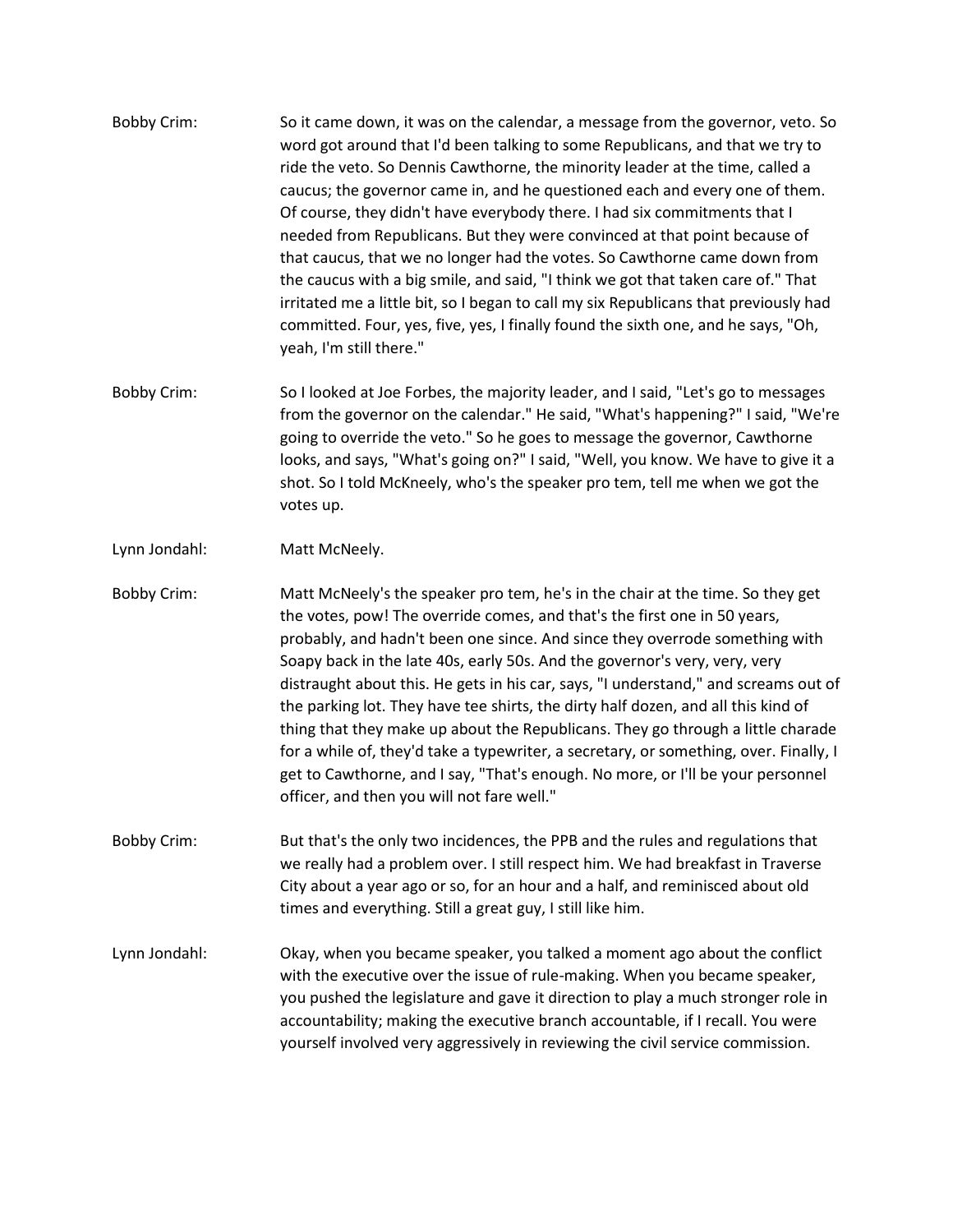- Bobby Crim: Yeah, the civil service commission, we began to get a lot of complaints while I was still majority floor leader, about the fact that they really weren't sticking to the civil service rules in terms of the way that people could apply, and testing, and that sort of thing.
- Lynn Jondahl: All state employees outside the legislative branch are civil service employees; they're under that system.
- Bobby Crim: Yes, under civil service system. And there's a set of rules, how you post jobs, the testing, and everything that's involved, so that you're supposed to be able to get the most qualified people as a result of that system. We begin to get all kinds of telephone calls about, hey, you know, the system is not working; it's not being done that way. So after a while, I approached Frank Kelly, and said, "Maybe we outta have a look at that."
- Lynn Jondahl: Frank Kelly, the attorney general.
- Bobby Crim: The attorney general gave me an assistant attorney general, and we began to call people in. And sometimes we'd have to subpoena. And in the initial review, nobody seemed to want to talk, hardly. Pretty soon we got a little information, and they began to see that we were serious. We began to get telephone calls saying, "Hey, you outta call Jerry so and so in." And so I said, you know, Jerry, would come in, and I would listen to his voice, and I knew that was Jerry that he called me. So we began to get a lot of information, it soon appeared that they had what they called midnight exams, where they post them very quickly, and very few people get a chance, only the people that they wanted to see would get a chance.
- Bobby Crim: And then they had a band, in other words, they had one, two three, maybe you finish first, and I finished third in the test. Well, they had a band that said, well, if you did within this band, I can pick anybody I want. So they picked me, and number one and two is out. So it was pretty much aborted. I mean, the system was not working. And the deeper we got into it, the more help we got from the people inside the system, who was up to here with how it was being run.
- Lynn Jondahl: Now the issuing, for example, of a subpoena, by the legislature, was almost unheard of up to that point.
- Bobby Crim: Yep. I can't remember, I couldn't pinpoint any time when it had been used, as a matter of fact. I'm sure somewhere back it might have been, but we began to use it, and we used it several times during that process. The upshot was that the director, Sidney Singer at the time, resigned, two or three members of the board resigned, and we had an oversight committee set up to review civil service, and the rules and regulations there. And that was one of the first times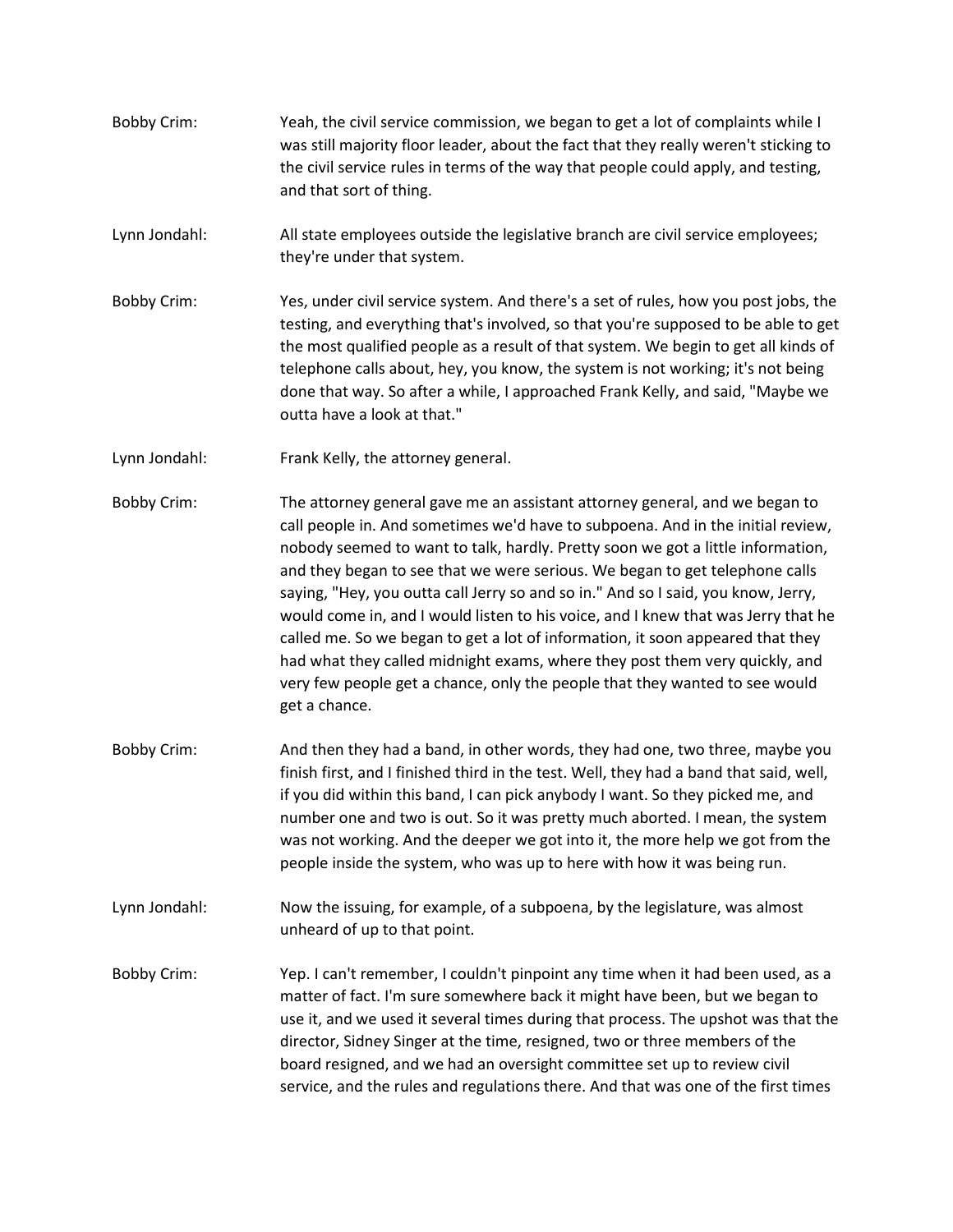that we began to really use the oversight. Later on, as we discussed earlier, the Wolpe committee to look at PSC.

- Lynn Jondahl: This was Howard Wolpe.
- Bobby Crim: Howard Wolpe.

Lynn Jondahl: Representative from Kalamazoo area.

- Bobby Crim: Representative from Kalamazoo, who later run, was a candidate for governor, as a matter of fact. And he took that committee, and I think sort of did a replica of what we did with the civil service commission, and did the oversight there. And that was the beginning, I think, of the legislature saying, "Hey, you know, we want to have a look, a little oversight; the executive branch isn't free to do whatever they want in some of these instances." And probably there's several areas today that there should be reviews, and a license and regulation, many things that probably the legislature out to be doing.
- Lynn Jondahl: Probably the oversight function of the legislature is one of those things most restricted by term limits, is it not? Because you don't have people who have a history of watching and looking at programs. So there's greater independence, if you will.
- Bobby Crim: They're not there long enough to really know any history of the issues, to know what's going on, to get the education of what these departments do and what they shouldn't do. So there's no oversight now, that's my view of it. And until it's changed, until you have people who are around long enough to develop expertise, to develop a background of the history of issues, and what the function of these departments ought to be, and what's actually going on there. They don't have time to do that now, so there's just, obviously, little or no oversight, and won't have any opportunity to have any until the term limit situation changes.
- Lynn Jondahl: I know you're not a fan of term limits, I've heard you speak about that. Do you ever visualize what your task a speaker would have been, how it would have been different, if you had serve in a term limit era?
- Bobby Crim: Well, first of all, I wouldn't have had the experience I had. When I became speaker, I had served a term in the legislature, I spent four years as executive secretary to the speaker and I had served two years as majority floor leader. And therefore, I had a pretty good background in order to become speaker. Today, poor Andy Dillon, two years, and he became speaker. So he had no opportunity to even know the rules, hardly. And certainly he doesn't know his colleagues, and certainly he has no history of issues, and certainly he doesn't know how the departments are operating or how they should be operating,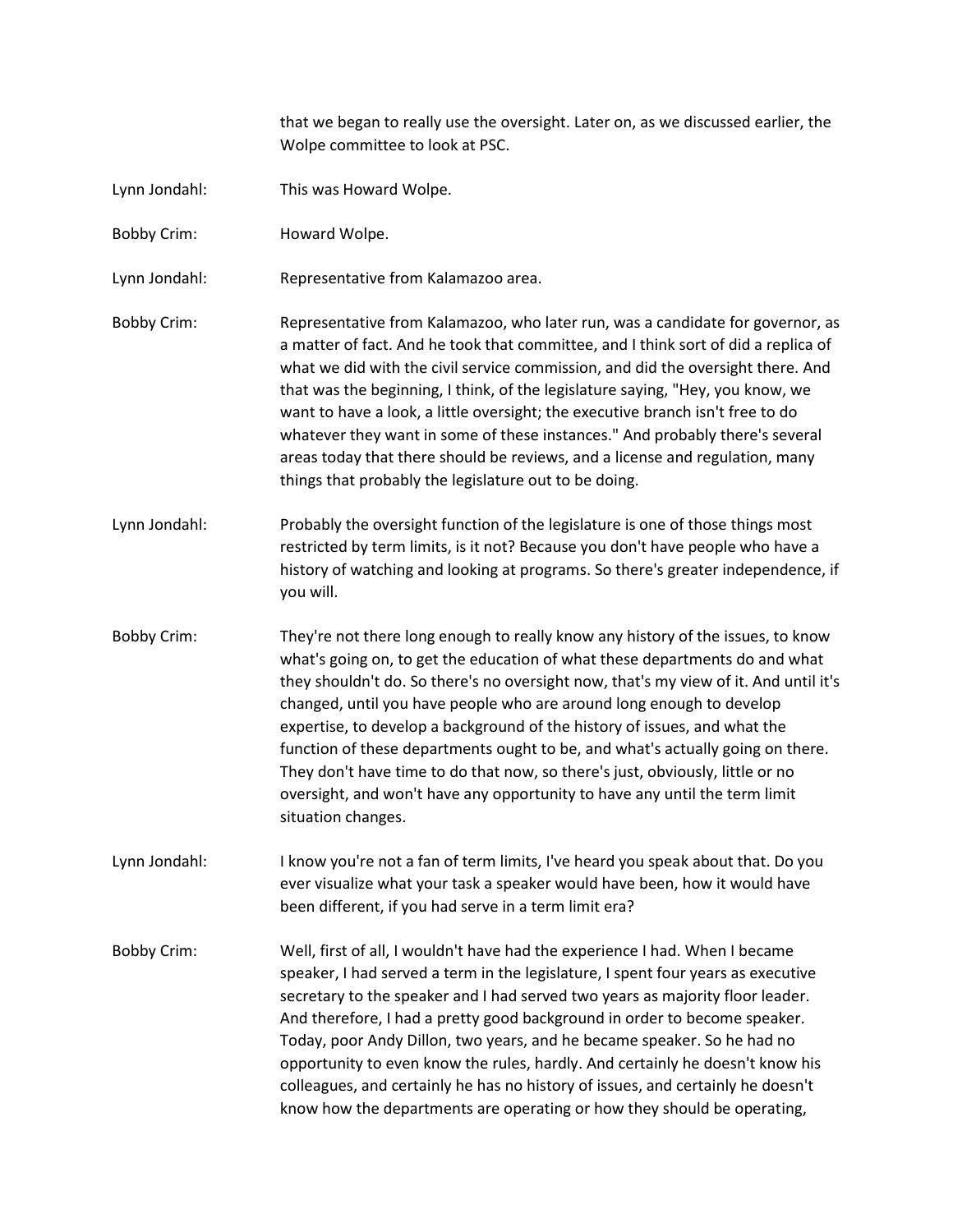hardly and doesn't have time to do that. So it would have been impossible for me to function as I did back then, if we'd had the term limits.

- Lynn Jondahl: You worked with some long-term, long serving legislators, one was the chair of the appropriations committee, Dominic Jacobetti from the upper peninsula, who was always remembered as a colorful figure. Who was an interesting, at least, person in that role.
- Bobby Crim: Yeah, I appointed him when he first became chairman because Bill Copeland had been chairman of appropriations. He got beat in the primary by Jeffrey Padden. And so therefore, when I became speaker, the chairmanship was open. So at that time, I basically had two choices. Rusty Hellman, or Dominic Jacobetti.
- Lynn Jondahl: Both from the upper peninsula.
- Bobby Crim: Both from the upper peninsula. I appointed Jake, and you're right. He was the most colorful guy in the legislature. He liked to imitate the godfather. And he liked to perceive himself kind of as that. Jake told me, he became speaker, when I became speaker, and I appointed him, he says, "I'll never embarrass you." Every now and then, he would slip and amendment in, or something, and you know, we'd have to go through the process. And then I couldn't find him, you know, he'd be gone. I'd find him to chew him out, and he'd say, it must have been one of the staff members put that in. And I'd say, "Well, look, we found out, we're gonna fire that staff member." He said, "Well, I don't know who it was exactly."
- Bobby Crim: Jake was the kind of guy, he was a real yooper. He was a real "UP-er" and he took care of his constituents, and of course he had this little saying on his pencils, "If you like spaghetti, vote for Jacobetti." Very likable, he had a great deal of power. Not as much as he thought he had sometimes, but he did, and as we went through it before, we began to open up the process, too, and members of the appropriation lost a little bit of their power at that time, at least because they couldn't come to the floor with bills that most of the members didn't know what was in them, so that process changed.
- Bobby Crim: But Jacobetti never changed. Jacobetti was Jacobetti. I loved him, and sometimes you hated him for a little while, but you loved him again.
- Lynn Jondahl: There was an era there of real veterans, Jacobetti, George Montgomery, who chaired the taxation committee for a long time, was another person with a lot of expertise, and a lot of

Bobby Crim: And colorful.

Lynn Jondahl: Go ahead, what did you say?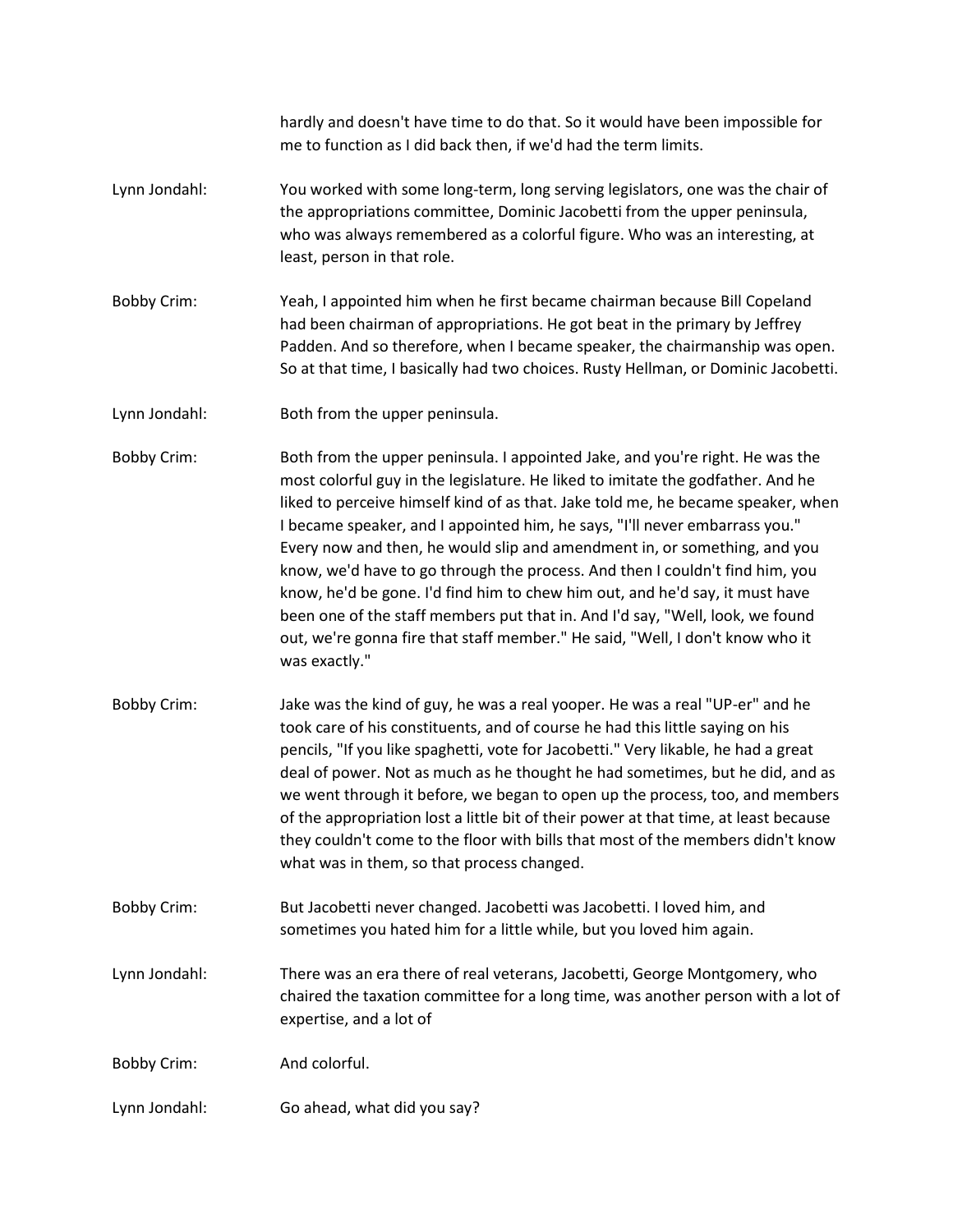| <b>Bobby Crim:</b> | And colorful.                                                                                                                                                                                                                                                                                                                                                                                                                                                                                                                                                                                                  |
|--------------------|----------------------------------------------------------------------------------------------------------------------------------------------------------------------------------------------------------------------------------------------------------------------------------------------------------------------------------------------------------------------------------------------------------------------------------------------------------------------------------------------------------------------------------------------------------------------------------------------------------------|
| Lynn Jondahl:      | And colorful. Right.                                                                                                                                                                                                                                                                                                                                                                                                                                                                                                                                                                                           |
| <b>Bobby Crim:</b> | And colorful, yeah. Yeah, George was one of the people that took me under his<br>wing. When I first was elected to legislature way back in 1965, '64, '65, '66, I<br>learned more from him about taxation and about education from anybody. He<br>was quite the guy. He had more knowledge, and he would sit with you for hours<br>and dispense that knowledge. Ask him questions, and he had a vast amount of<br>knowledge, and he was very good.                                                                                                                                                             |
| <b>Bobby Crim:</b> | I'll tell you the story that I told you before off-camera. George got very, very old<br>and was dying, and he called me down to his office, and he says, "You got to do<br>me a favor. You got to do it," and I say, "Well, tell me what it is, George." He<br>says, "You got to do it," and I say, "Okay, what? I'll do it." He says, "When I die, I<br>want to lie in state on the House floor." Never been done. I said, "Okay. You got<br>it."                                                                                                                                                             |
| <b>Bobby Crim:</b> | George died, and then it was a lot of problems that we went through, but I'd<br>made a promise to him. Even had to bring him up the stairs because you<br>couldn't get the casket in those small elevators and everything, of course, but he<br>did. He lay in state on the House floor for about 48 hours with the sergeant of<br>arms, and members of the legislature was there, and as I said then, "This was<br>George's life. This was his house as much as anything. This was his house," so it<br>was fitting that that occur. But he was another one of the very colorful people in<br>the old-timers. |
| Lynn Jondahl:      | Right. Who was your counterpart in the Republican caucus when you were<br>speaker, was it Dennis Cawthorne?                                                                                                                                                                                                                                                                                                                                                                                                                                                                                                    |
| <b>Bobby Crim:</b> | Oh, it was Dennis Cawthorne, it was Bill Bryant, it was Mike Bush. They changed<br>along the way.                                                                                                                                                                                                                                                                                                                                                                                                                                                                                                              |
| Lynn Jondahl:      | As Republican leaders.                                                                                                                                                                                                                                                                                                                                                                                                                                                                                                                                                                                         |
| <b>Bobby Crim:</b> | As Republican leaders, yeah.                                                                                                                                                                                                                                                                                                                                                                                                                                                                                                                                                                                   |
| Lynn Jondahl:      | And you met regularly with them in the quadrant meetings, along with the<br>governor and the senate leaders as well?                                                                                                                                                                                                                                                                                                                                                                                                                                                                                           |
| <b>Bobby Crim:</b> | Yes. Whomever was the Minority leader, I would meet with them and with the<br>governor. Bill Bryant was kind of colorful, too. He wrote a book. I don't know if<br>you ever read his book?                                                                                                                                                                                                                                                                                                                                                                                                                     |
| Lynn Jondahl:      | Yes.                                                                                                                                                                                                                                                                                                                                                                                                                                                                                                                                                                                                           |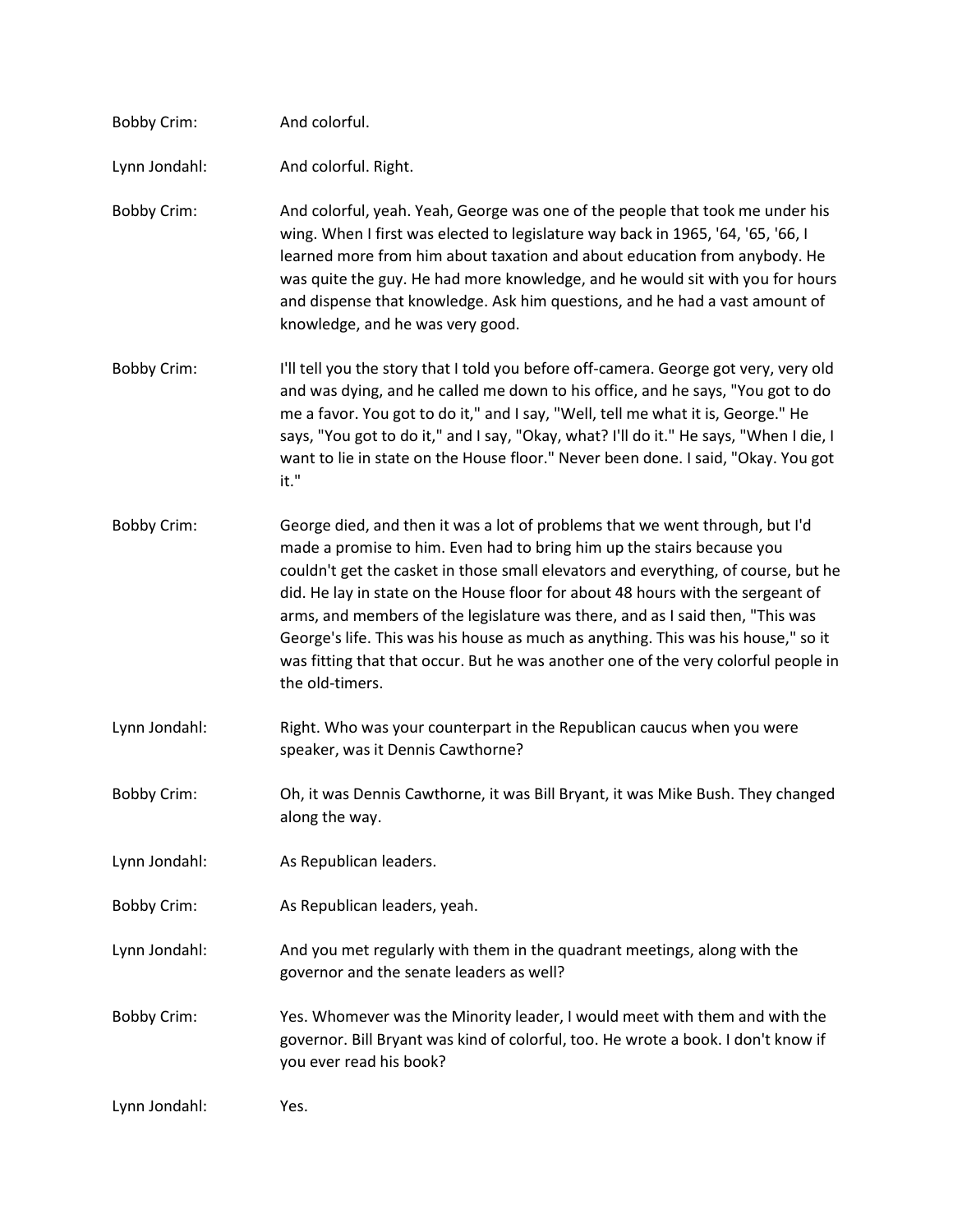- Bobby Crim: Yeah. He sent me a copy of it, and I never really understood it, I guess, but I read it anyway. But Bill was always, it seemed like to me, he always thought I was trying to put something over on him, and so the way I dealt with him was I dealt with him straight up, just straight up. It drove him nuts, though, sometimes, because he was trying to figure out what I was trying to do to him. He was a nice guy, very, very intelligent, very intelligent person. It seemed they had all kinds of Yale and Harvard guys on the other side of the isle, too, and Mike Bush was probably the most likable of the bunch, and the most moderate of them as well, but I got along with all of them pretty well. Occasionally we had a problem, the problem we had with the override was a brief one.
- Lynn Jondahl: Oh, right. And they were trying to get retribution.
- Bobby Crim: Yeah, with some of their members, but all in all, I usually got along very well with them, but I tried to, something I learned from Bill Ryan, deal with them straight on. Don't try to have hidden agendas with them, tell them what you know, tell them what you're going to do.
- Lynn Jondahl: You were faced with an unusual situation when a member of the legislature, a member of the House, Monte Geralds, he was an attorney, and he was charged in criminal court with felony charge. The constitution of the state gives a responsibility for determining whether that person can sit in the House of Senate to that body to make a decision. There is a provision that says, "If the person is guilty of violating the public trust," I believe is the phrase, that they are automatically out of there, but in this case, as I recall, the Attorney General did not find that there had been a violation of the public trust. You were then left with the responsibility of how should the legislative body deal with that.
- Bobby Crim: I set up a committee to deal with the problem, to give Monte Geralds a hearing, and to look into all the facts of his accusations and indictment. It came back with a unanimous vote that he had to go. That's what they basically said, "Look, he's committed a felony. He has misused funds of one of his clients, and may be involved otherwise with the client," whatever, but we gave him every hearing, every opportunity, and looked into all the accusations. The person who accused him was interviewed. The whole thing was gone through, and when it came back, they made the recommendation that he had to go. So, I met with Monte and said, "Monte, it's obvious to me what's going to occur. It's going to be, if it comes to a vote, it's going to an overwhelming vote that you get tossed. That's it, period." So, he said, "I'm not going to do it."
- Bobby Crim: I met with him two more times. Once the day before the vote, and I said, "Take your colleagues off the hook on this one if you will, because that's what's going to happen. It's obvious to almost everybody what has occurred." He still refused. As you know, the vote was overwhelming to expel him, and he was,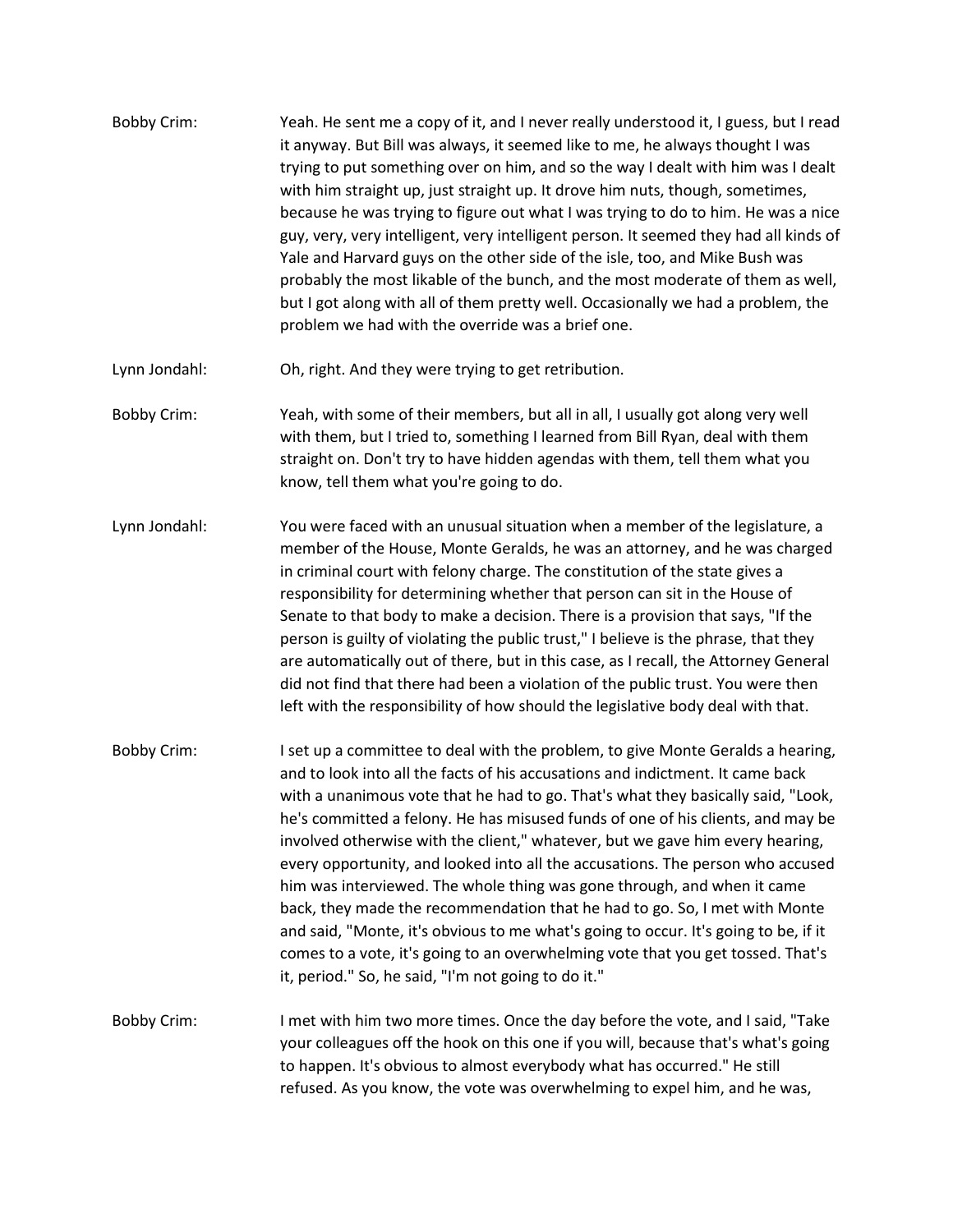and of course later on he was convicted of a felony and was disbarred, as a matter of fact, as a result of that.

- Bobby Crim: Not the same thing, but representing Woganowski, who was charged with taking a bribe involving a lottery license, and Joe Forbes conducted the same kind of hearings and came back, same thing, the vote to expel. In talking to Woganowski, he agreed given a period of time that he would resign, and so Woganowski ended up resigning. Of course, he was convicted, and served some time as well.
- Bobby Crim: But those are hard times. Those are difficult times to deal with a colleague, but there comes a time when it has to be done, I think, and those were two of the times.
- Lynn Jondahl: You had the experience of being the floor leader, and then as speaker. Your floor leader was Joe Forbes, and so you knew what you wanted, I guess, from a floor leader and so on. Talk about Joe Forbes and your working relationship. How did he complement your tenure, how did you work together?
- Bobby Crim: Joe Forbes, my friend, and I'll tell you, he was a very good friend as well as a great floor leader. Joe Forbes and I would meet on the calendar, and when we got to the floor, we knew pretty much where we were going, and I never had to worry about Joe Forbes coming out of left field on something. If it was a question in his mind, we'd sit on it, he'd say, "Okay," he'd go back, and that's what we did.
- Bobby Crim: He was another colorful guy, too, Joe Forbes. Great guy, everybody loved him. Had great stories. Always smoked that cigar, of course, and I'd put it out every time I got a chance because he sat right next to me on the floor. But he was one of my leadership group. He, Matt McNeely, and Gary Owen, who were the backbone of that eight years, because they were with me the whole eight years, they were loyal, I never had to worry about getting stabbed in the back problems and everything. We met, we worked together, and it worked out very well, and Joe Forbes was floor leader under Gary Owen in his term as well.
- Lynn Jondahl: Who succeeded you. Right.

Bobby Crim: Yeah, so he just continued that. But he was outstanding. He knew how to run the calendar, he knew everybody on both sides of the aisle. He had the respect, and that's very important, just as important for a floor leader as it is a speaker, I think, because a speaker has to deal with some things sometimes that he has to make some bad decisions on, some tough decisions on. The floor leader has to keep their respect, because he has to run that calendar every day, every minute. All the time, he has to be there running that calendar, and he has to treat everybody pretty well in terms of giving them a shot at their bills and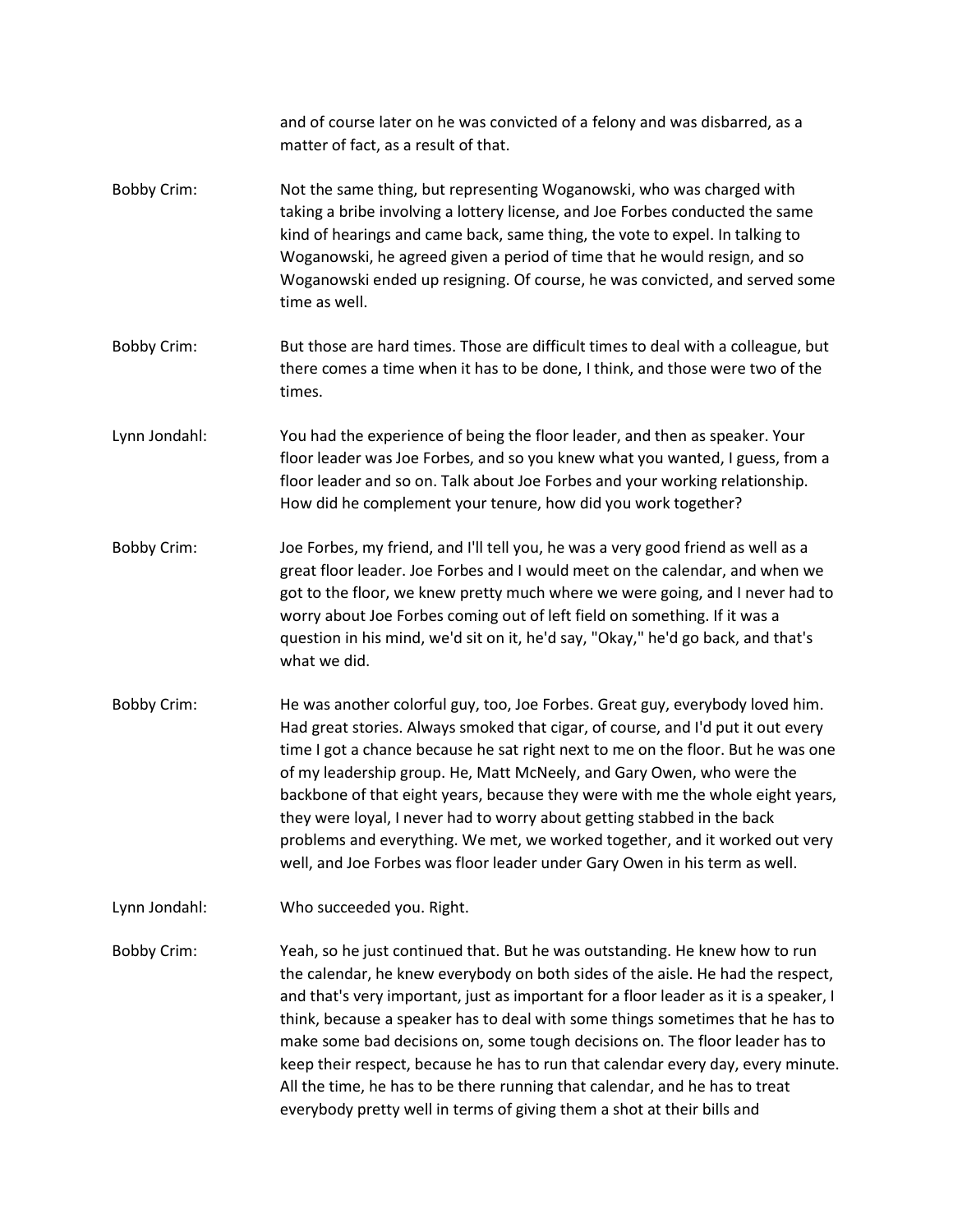everything, so it's very important to have a good floor leader, and Joe Forbes was outstanding as a floor leader. He was an outstanding individual, period.

- Lynn Jondahl: I think people generally have some difficulty in understanding how do people fight political battles, and then come out being good friends and honoring each other, and so on. I'm thinking of that in the context of Joe Forbes. Joe ran after you were speaker, Joe ran for the position of speaker against Gary Owen, who won, and yet after that, they worked very well together. How does that work in politics?
- Bobby Crim: Well, it's like you're mature. In politics, if you're successful, if you're going to be successful, you better have some maturity. Most people in politics are mature, and can deal with adversity and problems. This was a very difficult time for me. Both of these guys were the backbone of my team, and both of them wanted me to support them. I said, "Guys, I can't do that. I can't support either one of you. Love you both, but I can't support either one of you." When it was over, I did do a lot of talking to Joe. Gary wanted him to be his majority floor leader. Joe was backing off, but Joe came around, and continued to be that great majority floor leader that I knew he would be.
- Bobby Crim: But once again, I go back to this deal with the term limits. You don't have a chance to get to know each other. I remember having really tough battles on the floor, and then going out and having dinner with people. Well, that's because you know them, and you respect them. They may differ with you on this one, but you respect them. These people now don't have a chance to get to know each other, hardly, and it creates a lot of problems as a result of that because they can't have a big debate and then say, "Oh, it's all over. Let's go have dinner or something."
- Lynn Jondahl: Because they don't know each other.
- Bobby Crim: Because they don't. They don't have the camaraderie. They don't have the basic background of dealing with each other over periods of time, and the respect, and everything that comes from that.
- Lynn Jondahl: Over this period of time, what have you seen change most significantly in terms of politics and campaigns? Has it been the funding, the finances of things? You became a lobbyist, and set up a very successful lobby firm. You certainly were involved in work on issues as well as campaigns and so on, but how has it changed?
- Bobby Crim: And the fundraising as well. This is the thing that has me pretty distraught about politics, is the amount of money today that's spent in elections.
- Lynn Jondahl: What's the most you ever spent for a House race?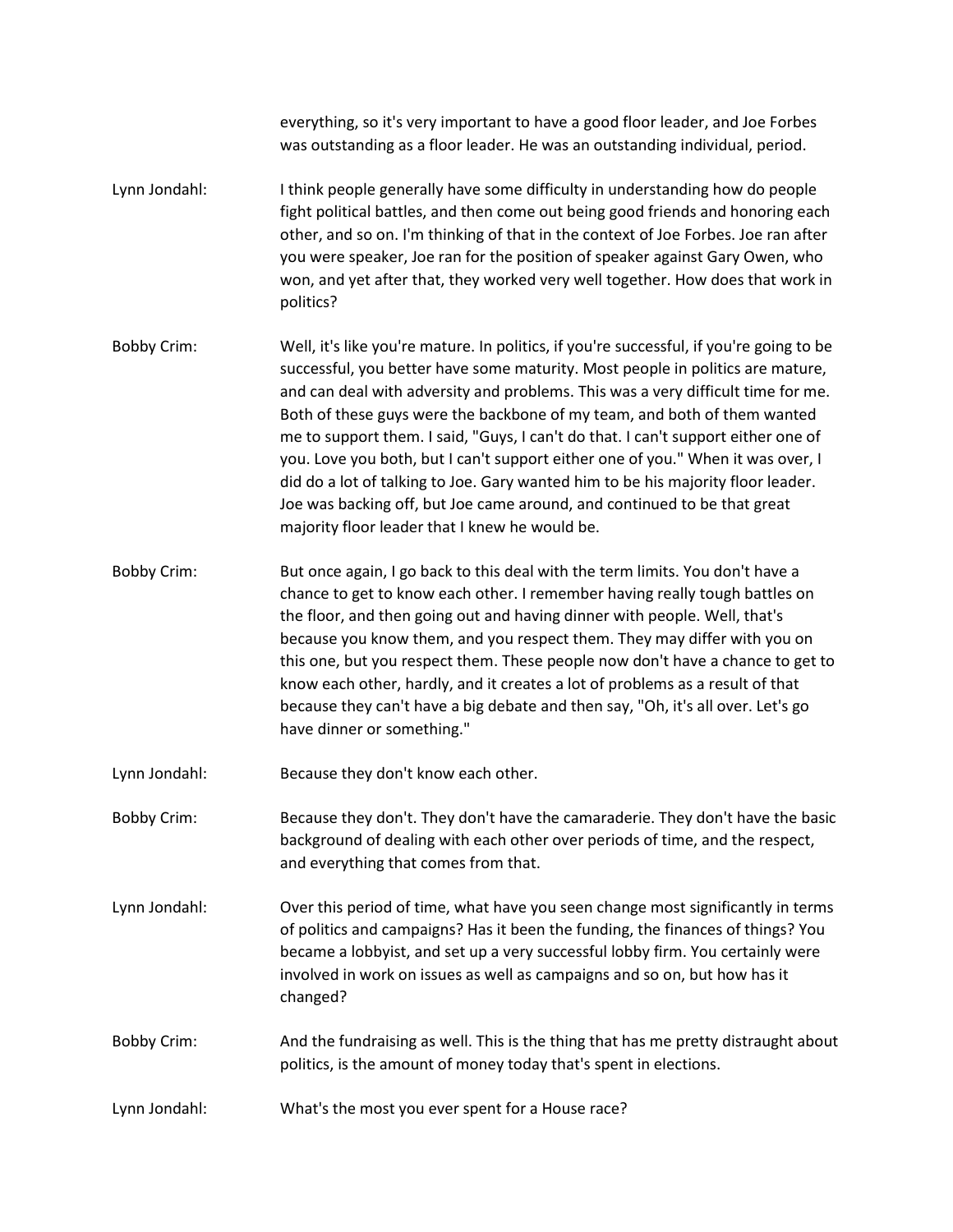Bobby Crim: I think I spent \$15,000 once, and my opponent spent 12.

Lynn Jondahl: What would that race cost today?

- Bobby Crim: Well, I went back about 10, 15 years ago when Rose Bogardus and Sandy Hill was basically my old district, about three quarters of it, there had been some changes, but it was basically my old district. It was a contentious race. By the time they were over, the money that came from the national, from the state, local, the party, their fundraisers, they had spent between 4 and \$500,000 in the same race that my opponent and I had spent \$27,000.
- Bobby Crim: Now, that's what's happened all across politics. The costs have just gone up exponentially, just about. Now then, I remember when the first race for governor spent a million dollars. Last time, DeVos spent 50 or \$60 million. I think Jennifer Granholm spent 20, 21, \$22 million. We're talking 75, \$80 million now. Look, if you run for Congress, or if you run for the U.S. Senate, the cost now is almost prohibitive. That's the one reason that Bob Vanderlaan and I got out of lobbying as quick as we did.
- Lynn Jondahl: Bob had been a Republican senate leader.
- Bobby Crim: He was the Republican Senate leader, and I was the Democratic Speaker of the House, and we went together. It just boggled our minds at how fast it was going up in the six or seven years we were there, and that was the thing that we did not like about lobbying, was the money aspect of it, and the cost of how campaigns were increasing so rapidly, and the pressure to set up funding groups and everything. So, it's just gotten out of hand at this point.
- Bobby Crim: One of my friends, one of my old buddies down in Missouri, said, "You know, you used to just straight out bribe politicians." He says, "Now you just give them a lot of money for their campaign, and then you go to them and say, 'I'm not going to give you any next time unless you listen to what I want.' " So, I mean, this is what it's come to. The minute the election's over, you have to start raising funds for the next election, and I've always said all those funds that's given is not for good government. They expect something from it, and that's the principal thing that I've seen change that affects politics so drastically, and so negatively now.

Lynn Jondahl: Where does that lead you in terms of what kind of reforms?

Bobby Crim: Well, if I had my druthers, I would set up something like this. If you're running for the state Senate, you can spend 50 or \$75,000. Half would come from the checkoff system, the other half would come from campaign donations of \$50 or less. The House, eh, maybe you spent \$35,000, or whatever. Same system, same system. You don't have any outside independent committees that can give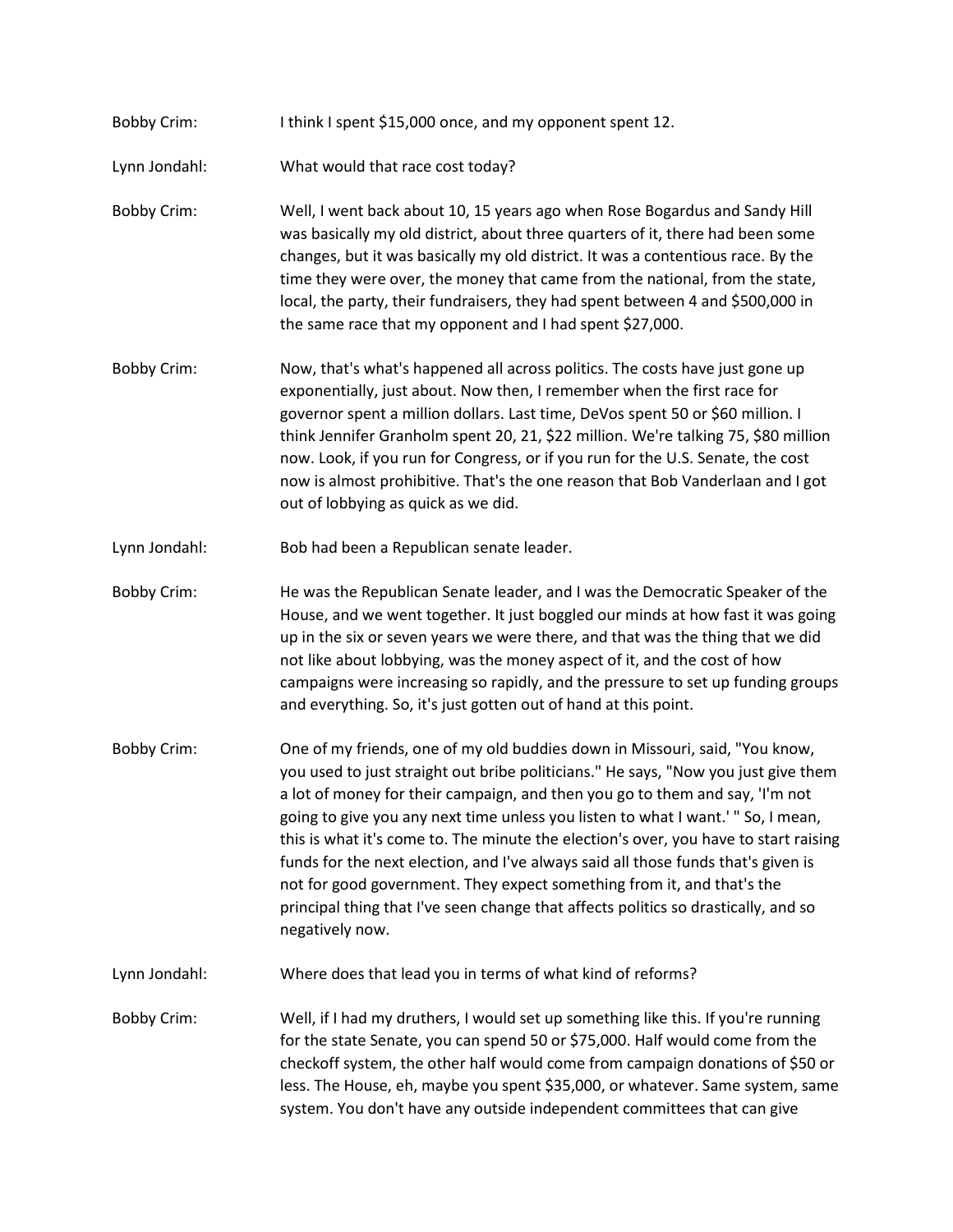|                    | money, you don't have the party contributing to money. You have a cap that<br>says, "This is what it is." That's a level playing field.                                                                                                                                                                                                                                                                                                                                                                                                                                                                                                                                                                                              |
|--------------------|--------------------------------------------------------------------------------------------------------------------------------------------------------------------------------------------------------------------------------------------------------------------------------------------------------------------------------------------------------------------------------------------------------------------------------------------------------------------------------------------------------------------------------------------------------------------------------------------------------------------------------------------------------------------------------------------------------------------------------------|
| <b>Bobby Crim:</b> | Now, there are several reasons that'll never happen. One reason is, of course,<br>incumbents have the push. They can raise the money. The second reason is, that<br>I maintain, is that the media, no matter what they might say, or how they may<br>gouge about how much is being spent, where is that money going? Couple<br>billion dollars every cycle, and it's getting more and more all the time, goes into<br>media. Now, if it got too close, you can bet that they would start feeling a pinch,<br>and they would start coming around and saying, "Well, now, this First<br>Amendment thing here " That's what they always fall back on, is the First<br>Amendment.                                                        |
| <b>Bobby Crim:</b> | Well, I'm with Bill Bradley. I don't think that our founding fathers meant that the<br>First Amendment that you could have an open wallet, and spend whatever you<br>wanted to in order to buy an election. I don't believe that's what they intended<br>in the First Amendment. So, that's the biggest problem that I see today. It's the<br>root of a lot of other problems. So, I think if you wanted to change one thing to<br>improve the political scene today, it would be to come up with a real,<br>meaningful reform in campaign financing.                                                                                                                                                                                |
| Lynn Jondahl:      | Bobby Crim. A lot of people know the name Crim because of the Crim Race.                                                                                                                                                                                                                                                                                                                                                                                                                                                                                                                                                                                                                                                             |
| <b>Bobby Crim:</b> | It's a four-letter word.                                                                                                                                                                                                                                                                                                                                                                                                                                                                                                                                                                                                                                                                                                             |
| Lynn Jondahl:      | The Crim race. Well, that too, but the Crim race. You started supporting, I guess,<br>out of, what, your long interest in human service, but also as a runner, this<br>support for Special Olympics.                                                                                                                                                                                                                                                                                                                                                                                                                                                                                                                                 |
| <b>Bobby Crim:</b> | Yeah. In 1975, when I was speaker, they invited me out to, no, it was 1976. They<br>invited me out to a Special Olympics track meet in my district at Pursley High<br>School. I knew a little bit about Special Olympics, but not a great deal, but I went<br>out that day, and I saw something. Here were these people, they were<br>intellectually challenged, and most of them physically challenged as well. They<br>were winning ribbons, and laughing, and winning trophies, and getting hugged.<br>I'm thinking, these are the kind of people, when I was growing up, they were in<br>the basements and in the bedrooms. They had no life at all. Here these people<br>are having fun, their parents are out there with them. |
| <b>Bobby Crim:</b> | So, I went back to staff and said, "Gee, we got to do something." Somebody<br>said, "Well, you're a runner. Why don't we put on a race?" So, the Crim race was<br>born in 1977 to raise money for Special Olympics. It's gone broader than that<br>now, but we have raised a few million bucks for Special Olympics in the process,<br>too, and now it's grown into a fitness foundation, the Crim Fitness Foundation.<br>We have 15, 20, 25,000 kids that have no phys-ed in their schools, now that we                                                                                                                                                                                                                             |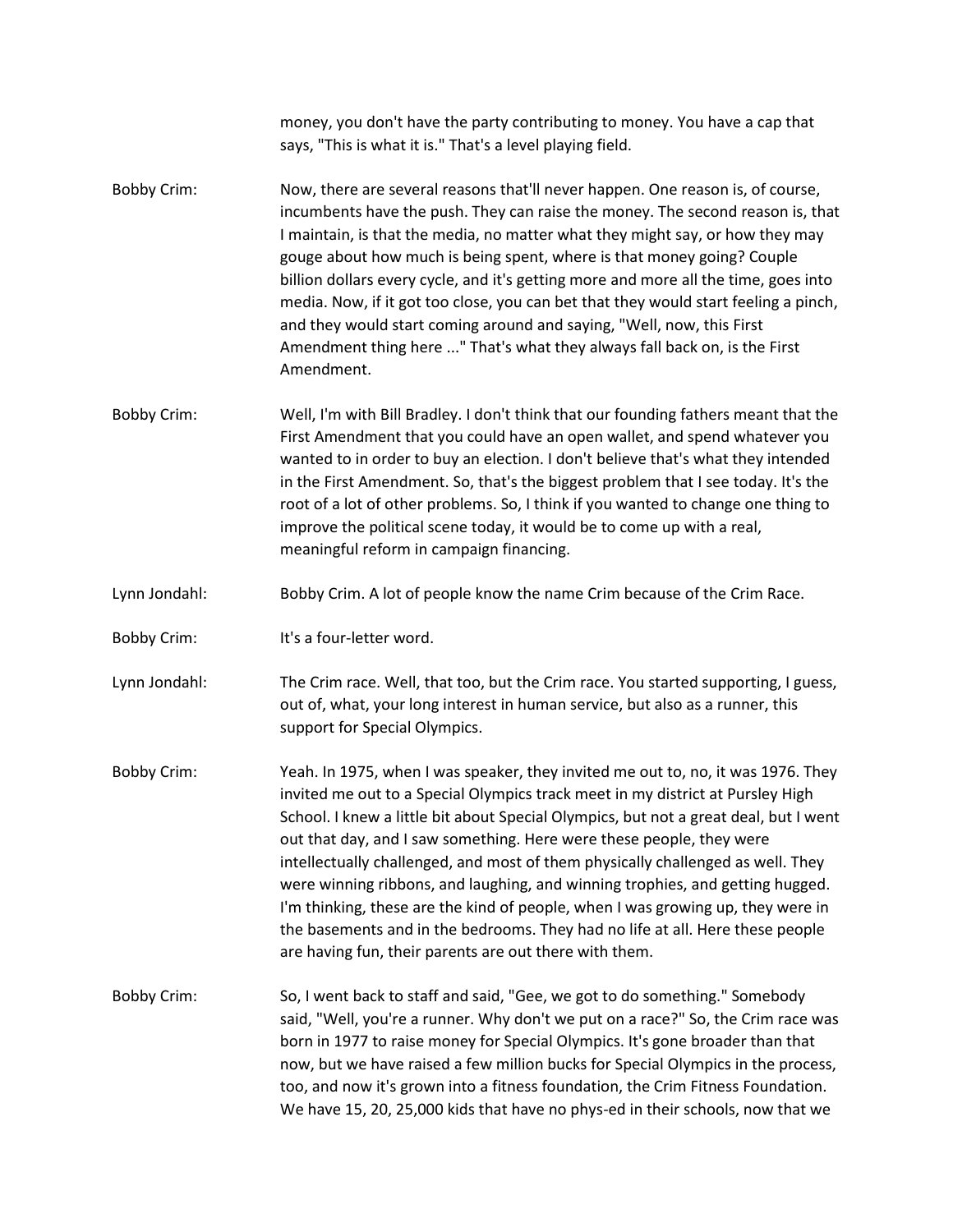have in the Crim program. We're taking it to Oakland County, taking the whole program, putting on a race for them, Saginaw County. We're beginning to branch out.

- Bobby Crim: We figure we'll have 50,000 kids pretty soon, and as you know, youth obesity is one of the largest problems that we have in this country. Kids in their teens and preteens are already showing signs of diabetes, high blood pressure, high cholesterol, and if you think that the cost of healthcare is big now, wait for 10 years down the road when these guys start hitting. It's going to be like the oil thing. It's just going to explode on us. The cost is going to be tremendous unless we get at it now. We've got some plans now to buy the old hotel, the old Regency there.
- Lynn Jondahl: In Flint?
- Bobby Crim: In Flint. Make a regional fitness and health program. Regional, many states coming in. We're going to Washington to get money, C.S. Mott, two or three other foundations. It's going to take quite a bit of money to do it, but we see the possibility of doing it, so that people will come in for a week, take the whole program back to their area, their state, or whatever. We've had all kinds of inquiries about it. I hope to get former governor Milliken, former governor Blanchard, Brooks Patterson, who will help down there, the current governor to go to Washington to get some funds there. They had a hundred-million dollar program last year, they cut it out, for youth obesity. We'd like to see that restored, and we'd like to get some of that money to put in a regional foundation fitness area here in Michigan.
- Lynn Jondahl: Okay. How fast are you running?
- Bobby Crim: I used to run by a stopwatch. Now I run by the calendar, but I'm still running. In this area and most areas of the state I'm number one in my age group.
- Lynn Jondahl: Oh, okay.
- Bobby Crim: I remember when I started running 40 years ago and started running races there was probably a 150, 200 guys I knew. That 150 has boiled down to the half a dozen now that's still running. But I've run my race in Flint, the 10 miler, in a little over six and a half minute miles. Now if I do it in nine, nine and a half minute miles, that's outstanding.
- Lynn Jondahl: Okay. That sounds outstanding to me.
- Bobby Crim: But it's kept me in good physical condition, and quality of life's very important to me.